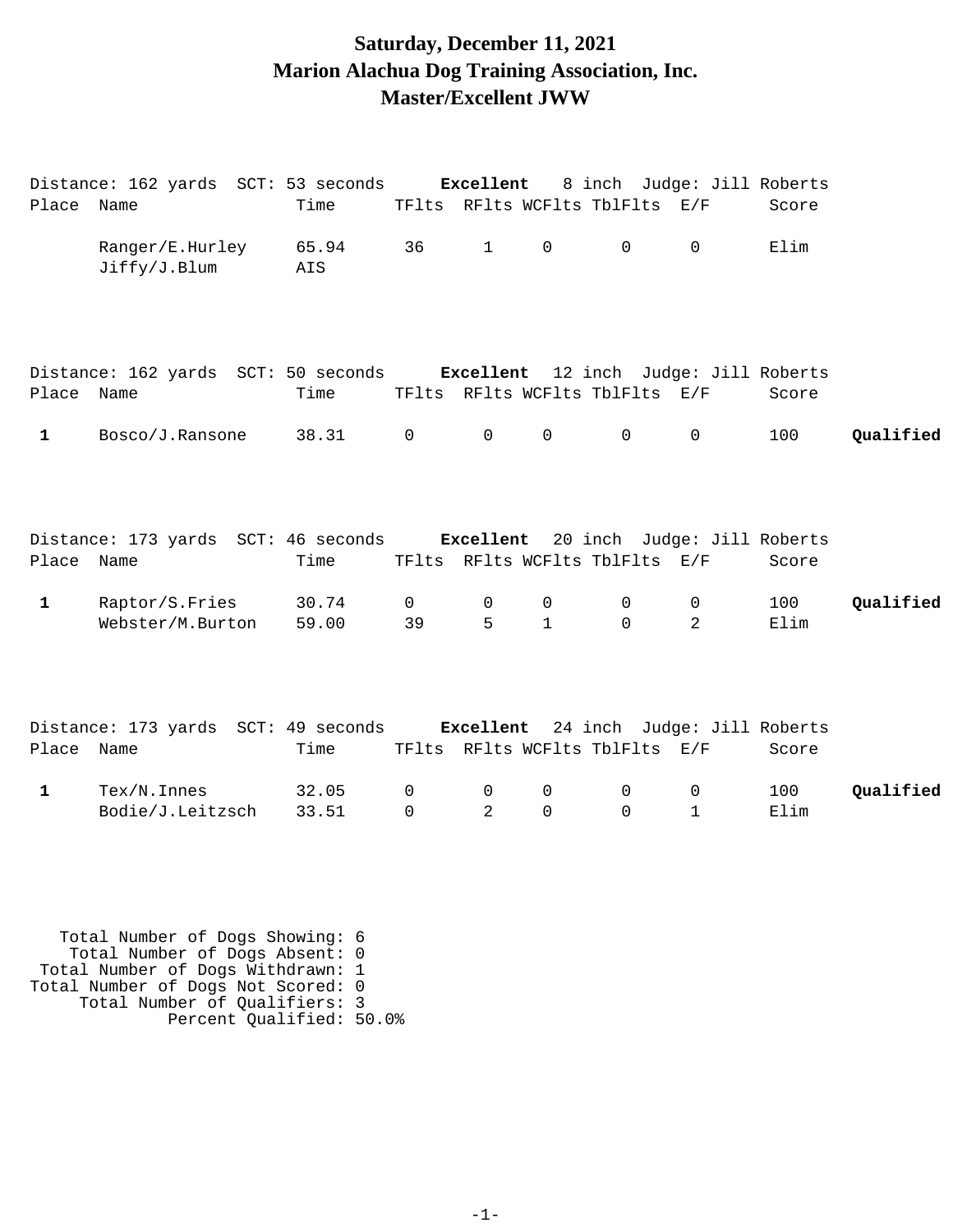|            | Distance: 162 yards SCT: 53 seconds |       |                                                      |                |                                                      | Master 8 inch Judge: Jill Roberts |                |       |           |
|------------|-------------------------------------|-------|------------------------------------------------------|----------------|------------------------------------------------------|-----------------------------------|----------------|-------|-----------|
| Place Name |                                     | Time  |                                                      |                |                                                      | TFlts RFlts WCFlts TblFlts E/F    |                | Score |           |
|            | Shaylee/S.Marr                      | 34.95 |                                                      |                | $\begin{array}{ccccccc}\n0 & & 0 & & 0\n\end{array}$ | $\overline{0}$                    | $\overline{0}$ | 100   | Qualified |
|            | Diva/L.Saputo                       | 43.59 | $\Omega$                                             | $\overline{3}$ | 1                                                    | $\Omega$                          |                | Elim  |           |
|            | Winston/T.Crumpler 40.94            |       | $\begin{array}{ccccccc}\n0 & & 1 & & 1\n\end{array}$ |                |                                                      | $\Omega$                          |                | Elim  |           |

|              | Distance: 162 yards<br>SCT: | 50 seconds |       | Master   | 12 inch     |                      |     | Judge: Jill Roberts |           |
|--------------|-----------------------------|------------|-------|----------|-------------|----------------------|-----|---------------------|-----------|
| Place        | Name                        | Time       | TFlts |          |             | RFlts WCFlts TblFlts | E/F | Score               |           |
| 1            | Madeleine/P.Vojtas          | 26.55      |       | $\Omega$ | 0           | 0                    | 0   | 100                 | Qualified |
| $\mathbf{2}$ | Ernie/N.Pagan               | 31.70      | 0     | $\Omega$ | 0           | 0                    | 0   | 100                 | Qualified |
| 3            | Wheeler/M.Daigle-Wa 34.44   |            | 0     | $\Omega$ | $\mathbf 0$ | $\Omega$             | 0   | 100                 | Qualified |
| 4            | Louise/D.Hebert             | 34.64      | 0     | 0        | 0           | $\Omega$             | 0   | 100                 | Qualified |
|              | Tyra/P.Engleman             | 36.14      |       |          | 0           | $\Omega$             | 2   | Elim                |           |
|              | Spurrier/J.Martin           | Absent     |       |          |             |                      |     |                     |           |
|              | Journey/M.Ennis             | Absent     |       |          |             |                      |     |                     |           |
|              |                             |            |       |          |             |                      |     |                     |           |

|              | Distance: 168 yards       | SCT: 48 seconds |          | Master   |   | 16 inch Judge: Jill Roberts |   |       |           |
|--------------|---------------------------|-----------------|----------|----------|---|-----------------------------|---|-------|-----------|
| Place        | Name                      | Time            | TFlts    |          |   | RFlts WCFlts TblFlts E/F    |   | Score |           |
|              | Charlie Bear/M.Hans 29.20 |                 | $\Omega$ | $\Omega$ | 0 | 0                           | 0 | 100   | Qualified |
| $\mathbf{2}$ | Cooper/L.Clark            | 31.83           | $\Omega$ | $\Omega$ | 0 | 0                           | 0 | 100   | Qualified |
| 3            | Souffle/P.Vojtas          | 38.93           | $\Omega$ | $\Omega$ | 0 | 0                           | 0 | 100   | Qualified |
|              | Flyer/A.Goodspeed         | 23.77           | $\Omega$ | $\Omega$ | 0 | 0                           |   | Elim  |           |
|              | Kyze/D.Shevitski          | 32.86           | 0        | $\Omega$ | 2 | $\Omega$                    |   | Elim  |           |
|              | Trudy/B.Jordan            | Absent          |          |          |   |                             |   |       |           |
|              |                           |                 |          |          |   |                             |   |       |           |

|              | Distance: 173 yards<br>SCT: | 46 seconds |       | Master   | 20 inch  |                      |             | Judge: Jill Roberts |           |
|--------------|-----------------------------|------------|-------|----------|----------|----------------------|-------------|---------------------|-----------|
| Place        | Name                        | Time       | TFlts |          |          | RFlts WCFlts TblFlts | $\rm E$ / F | Score               |           |
|              | Libbi/L.Landers             | 25.21      |       | $\Omega$ | $\Omega$ | 0                    | 0           | 100                 | Qualified |
| $\mathbf{2}$ | Lacy/I.Dauer                | 25.96      |       | 0        | 0        | $\Omega$             | 0           | 100                 | Qualified |
| 3            | D.O.G./M.Monegue Ba 29.79   |            |       | $\Omega$ | 0        | $\Omega$             | 0           | 100                 | Qualified |
| 4            | Kaden/C.Kaiser              | 30.17      |       | 0        | 0        | 0                    | 0           | 100                 | Qualified |
|              | Red/M.Yenter                | 34.59      |       | $\Omega$ | 0        | $\Omega$             |             | Elim                |           |
|              | Gia/D.Berry                 | No Time    |       |          | 0        | 0                    | 2           | Elim                |           |
|              | Axl Rose/J.O'Neill          | No Time    |       |          |          | $\Omega$             | 0           | Elim                |           |
|              | Jet/P.Campbell              | 44.22      |       | 2        |          | 0                    |             | Elim                |           |
|              |                             |            |       |          |          |                      |             |                     |           |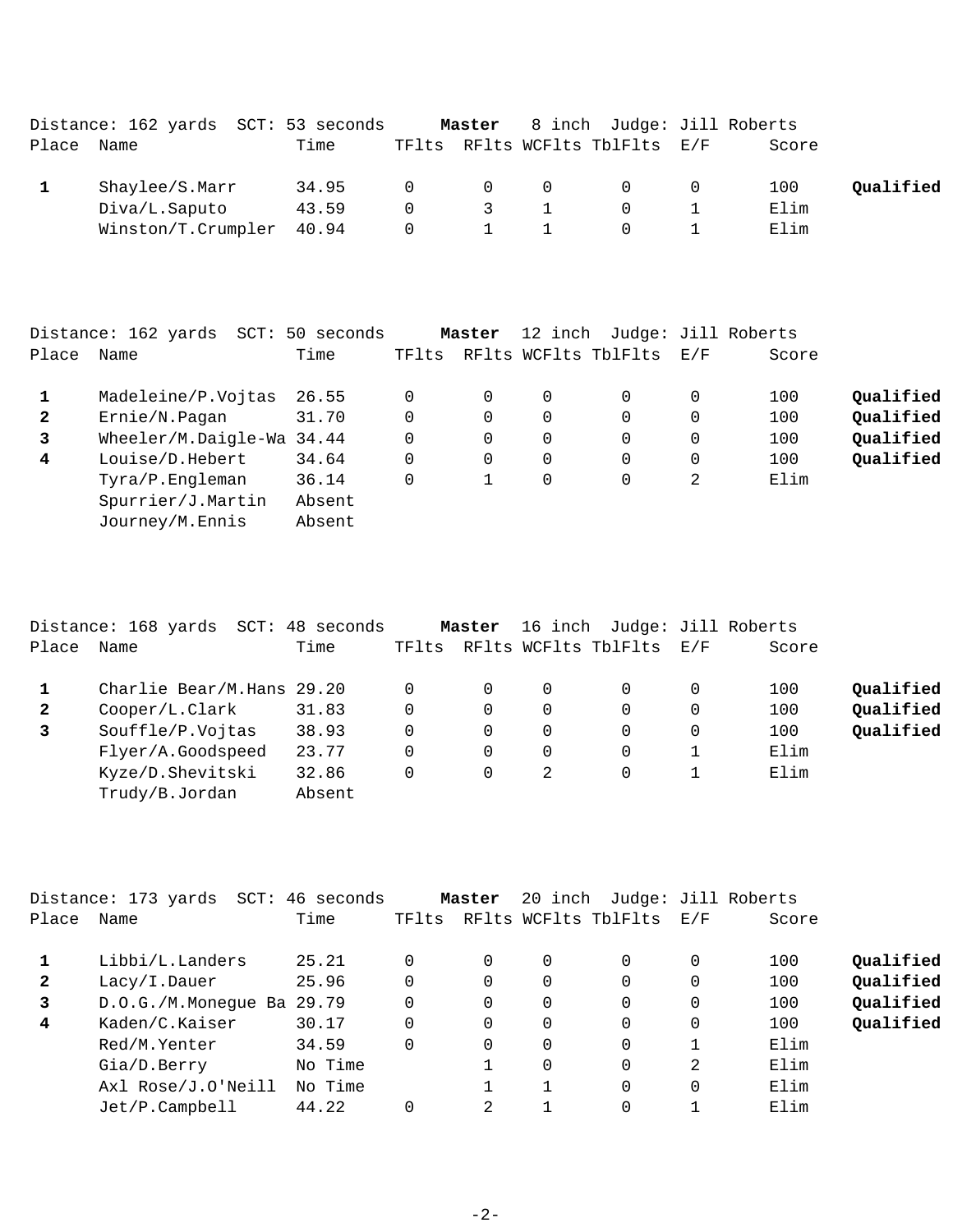| Tony/J.Hughes              | 46.81   | $\Omega$    | 2        | 0        | $\Omega$       |                | Elim |           |
|----------------------------|---------|-------------|----------|----------|----------------|----------------|------|-----------|
| Sailor/S.Shaw              | 39.17   | $\Omega$    |          |          | 0              | 2              | Elim |           |
| Buoy/J.Correnti            | 44.27   | $\mathbf 0$ | 0        | 0        | 0              |                | Elim |           |
| Harley/D.Philibert         | 39.62   | $\Omega$    | 0        |          | 0              | 0              | Elim |           |
| Katie/V.Maloney            | No Time |             |          | $\Omega$ | 0              | 3              | Elim |           |
| Aspen/A.Fluty              | 48.03   | 6           | 3        | 2        | 0              | 1              | Elim |           |
| Mick/D.McAtee              | 27.65   | $\mathbf 0$ | 0        | $\Omega$ | 0              | $\overline{2}$ | Elim |           |
| Ravyn/F.Jones              | 27.54   | $\mathbf 0$ | $\Omega$ | $\Omega$ | 0              |                | Elim |           |
| Rayce/S.Gonchar            | 32.79   | $\mathbf 0$ | 0        | 0        | 0              | 0              | 100  | Qualified |
| Spitfire/S.Fries           | AIS     |             |          |          |                |                |      |           |
| Koko/C.Klockenbrink 42.60  |         | $\Omega$    | 0        | 0        | 0              | 0              | 100  | Qualified |
| Maverick/J.Messersm 33.24  |         | $\Omega$    | $\Omega$ | $\Omega$ | $\Omega$       | 0              | 100  | Qualified |
| Joey/J.Russo               | 34.69   | $\Omega$    | $\Omega$ | $\Omega$ | $\Omega$       | 0              | 100  | Qualified |
| Mackay/K.Fischer-Ha Absent |         |             |          |          |                |                |      |           |
| Spring/T.Johnson           | Absent  |             |          |          |                |                |      |           |
| Gemma/S.Hyde               | 33.14   | $\Omega$    | $\Omega$ | 0        | $\Omega$       | 0              | 100  | Qualified |
| Peaches/N.DePetris         | 43.95   | $\mathbf 0$ | 0        | 0        | 0              | 0              | 100  | Qualified |
| Kit/L.Perry                | 31.97   | $\mathbf 0$ | 0        | $\Omega$ | 0              | 0              | 100  | Qualified |
| Goldie/M.Yenter            | 31.27   | $\Omega$    | $\Omega$ | $\Omega$ | $\Omega$       | 0              | 100  | Qualified |
| Bebop/G.Storm              | 32.23   | 0           | 0        | 0        | $\overline{0}$ | 0              | 100  | Qualified |
|                            |         |             |          |          |                |                |      |           |

|       | Distance: 173 yards  SCT: 49 seconds |        |       | Master   |   | 24 inch Judge: Jill Roberts |   |       |           |
|-------|--------------------------------------|--------|-------|----------|---|-----------------------------|---|-------|-----------|
| Place | Name                                 | Time   | TFlts |          |   | RFlts WCFlts TblFlts E/F    |   | Score |           |
|       | Reagan/N.DiGiuseppe 29.36            |        |       | 0        | 0 |                             | 0 | 100   | Oualified |
|       | Markus/P.Mueller                     | 61.72  | 36    | 2        | 3 | 0                           |   | Elim  |           |
|       | Vira/J.Brettschneid 45.26            |        |       | 2        | 4 | 0                           |   | Elim  |           |
|       | Rip/H.Horn                           | 29.41  |       | $\Omega$ | 0 |                             |   | Elim  |           |
|       | Glory/S.Gonchar                      | 32.01  |       | $\Omega$ | 0 |                             |   | Elim  |           |
|       | Spyder/B.Bates                       | Absent |       |          |   |                             |   |       |           |

 Total Number of Dogs Showing: 43 Total Number of Dogs Absent: 6 Total Number of Dogs Withdrawn: 1 Total Number of Dogs Not Scored: 0 Total Number of Qualifiers: 22 Percent Qualified: 51.2%

|            |              | Distance: 173 yards SCT: 51 seconds |  |                                | <b>Excellent Pref</b> 16 inch Judge: Jill Roberts |  |
|------------|--------------|-------------------------------------|--|--------------------------------|---------------------------------------------------|--|
| Place Name |              | Time                                |  | TFlts RFlts WCFlts TblFlts E/F | Score                                             |  |
|            | Saqe/D.Hoqan | No Time                             |  | 3 1 0 2                        | Elim                                              |  |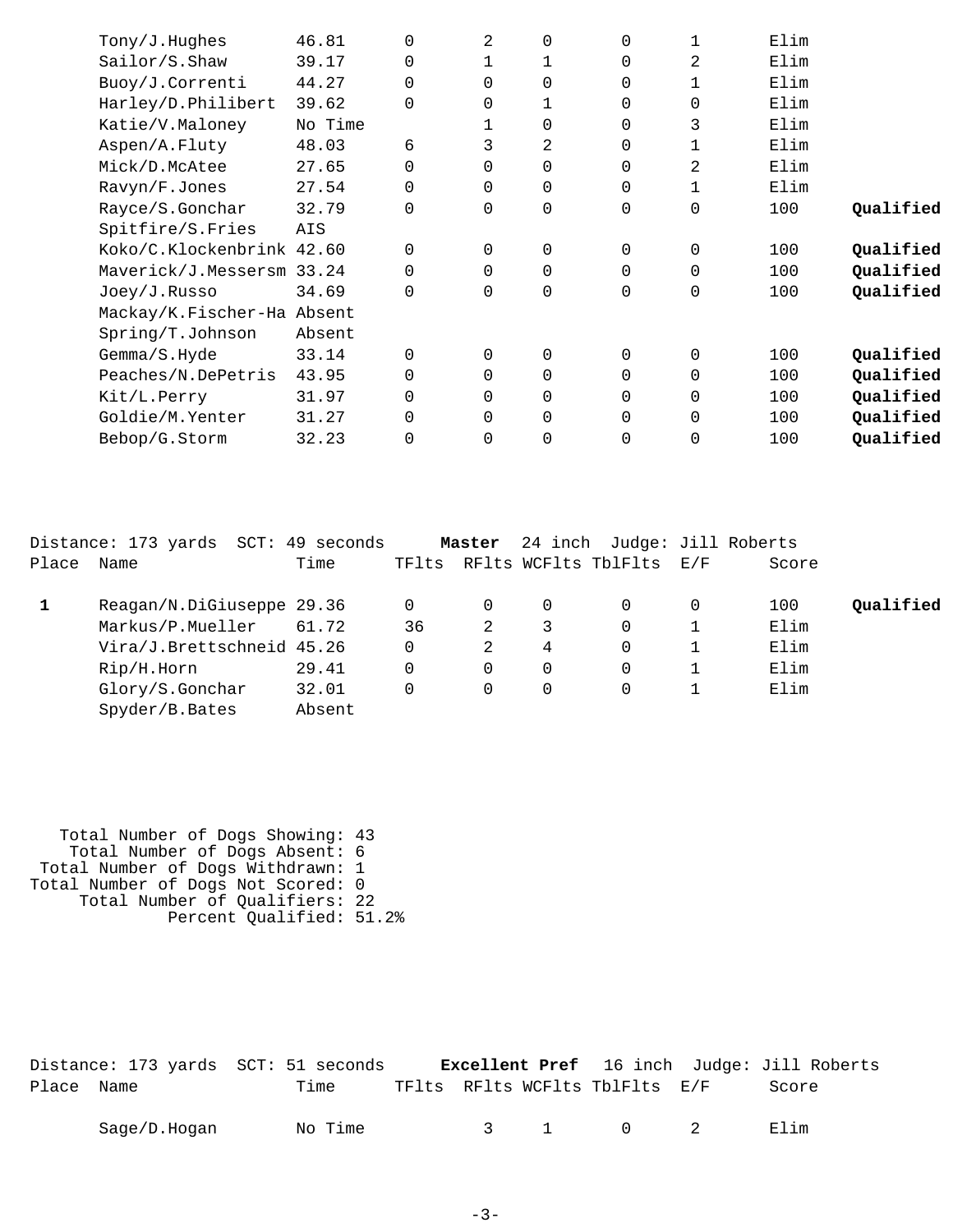| Total Number of Dogs Showing: 1    |  |
|------------------------------------|--|
| Total Number of Dogs Absent: 0     |  |
| Total Number of Dogs Withdrawn: 0  |  |
| Total Number of Dogs Not Scored: 0 |  |
| Total Number of Qualifiers: 0      |  |
| Percent Qualified: 0.0%            |  |

|            |                  | Distance: 162 yards SCT: 58 seconds |  |                                | <b>Master Pref</b> 4 inch Judge: Jill Roberts |           |
|------------|------------------|-------------------------------------|--|--------------------------------|-----------------------------------------------|-----------|
| Place Name |                  | Time                                |  | TFlts RFlts WCFlts TblFlts E/F | Score                                         |           |
|            | 1 Willow/C.Ponzo | 46.58 0 0 0 0 0                     |  |                                | 100                                           | Qualified |

|            | Distance: 162 yards SCT: 55 seconds |        |  |                                         | <b>Master Pref</b> 8 inch Judge: Jill Roberts |
|------------|-------------------------------------|--------|--|-----------------------------------------|-----------------------------------------------|
| Place Name |                                     | Time   |  | TFlts RFlts WCFlts TblFlts E/F          | Score                                         |
|            | Opie/L.Budnick 29.85                |        |  | $0 \qquad 0 \qquad 0 \qquad 0 \qquad 1$ | Elim                                          |
|            | Ditty/D.McFarlane                   | Absent |  |                                         |                                               |

|       | Distance: 168 yards SCT: 53 seconds |        |          |              |                            |                                | Master Pref 12 inch Judge: Jill Roberts |
|-------|-------------------------------------|--------|----------|--------------|----------------------------|--------------------------------|-----------------------------------------|
| Place | Name                                | Time   |          |              |                            | TFlts RFlts WCFlts TblFlts E/F | Score                                   |
|       | Frankie/M.Hansen                    | 29.13  | $\Omega$ | $\sim$ 1     | $\overline{\phantom{a}}$ 2 |                                | Elim                                    |
|       | Stella/J.Salemi                     | 32.90  | $\Omega$ | $\Omega$     |                            |                                | Elim                                    |
|       | Bryden/S.Hyde                       | 50.32  | $\Omega$ | $\mathbf{1}$ | $\Omega$                   |                                | Elim                                    |
|       | Roux/M.Ennis                        | Absent |          |              |                            |                                |                                         |

|              | Distance: 173 yards  SCT: 51 seconds |       |          |          |                          | Master Pref 16 inch Judge: Jill Roberts |           |
|--------------|--------------------------------------|-------|----------|----------|--------------------------|-----------------------------------------|-----------|
| Place        | Name                                 | Time  | TFlts    |          | RFlts WCFlts TblFlts E/F | Score                                   |           |
|              | Party/M.Burton                       | 32.03 |          | $\Omega$ |                          | 100                                     | Qualified |
| $\mathbf{2}$ | Greta/M.Smith                        | 35.76 | $\Omega$ | $\Omega$ |                          | 100                                     | Qualified |
|              | Bindy/L.Grqurich                     | 35.80 | $\Omega$ | $\Omega$ |                          | Elim                                    |           |
|              | Nemes/D.Doll-Kiefer 38.81            |       | 0        |          |                          | Elim                                    |           |
|              | Hope/S.Rosensteel                    | 45.39 | $\Omega$ |          |                          | Elim                                    |           |
|              |                                      |       |          |          |                          |                                         |           |

|            | Distance: 173 yards  SCT: 54 seconds |      |  |                                | <b>Master Pref</b> 20 inch Judge: Jill Roberts |           |
|------------|--------------------------------------|------|--|--------------------------------|------------------------------------------------|-----------|
| Place Name |                                      | Time |  | TFlts RFlts WCFlts TblFlts E/F | Score                                          |           |
|            | 1 Jolie-Ko/M.Spence 33.90 0 0 0 0 0  |      |  |                                | 100                                            | Qualified |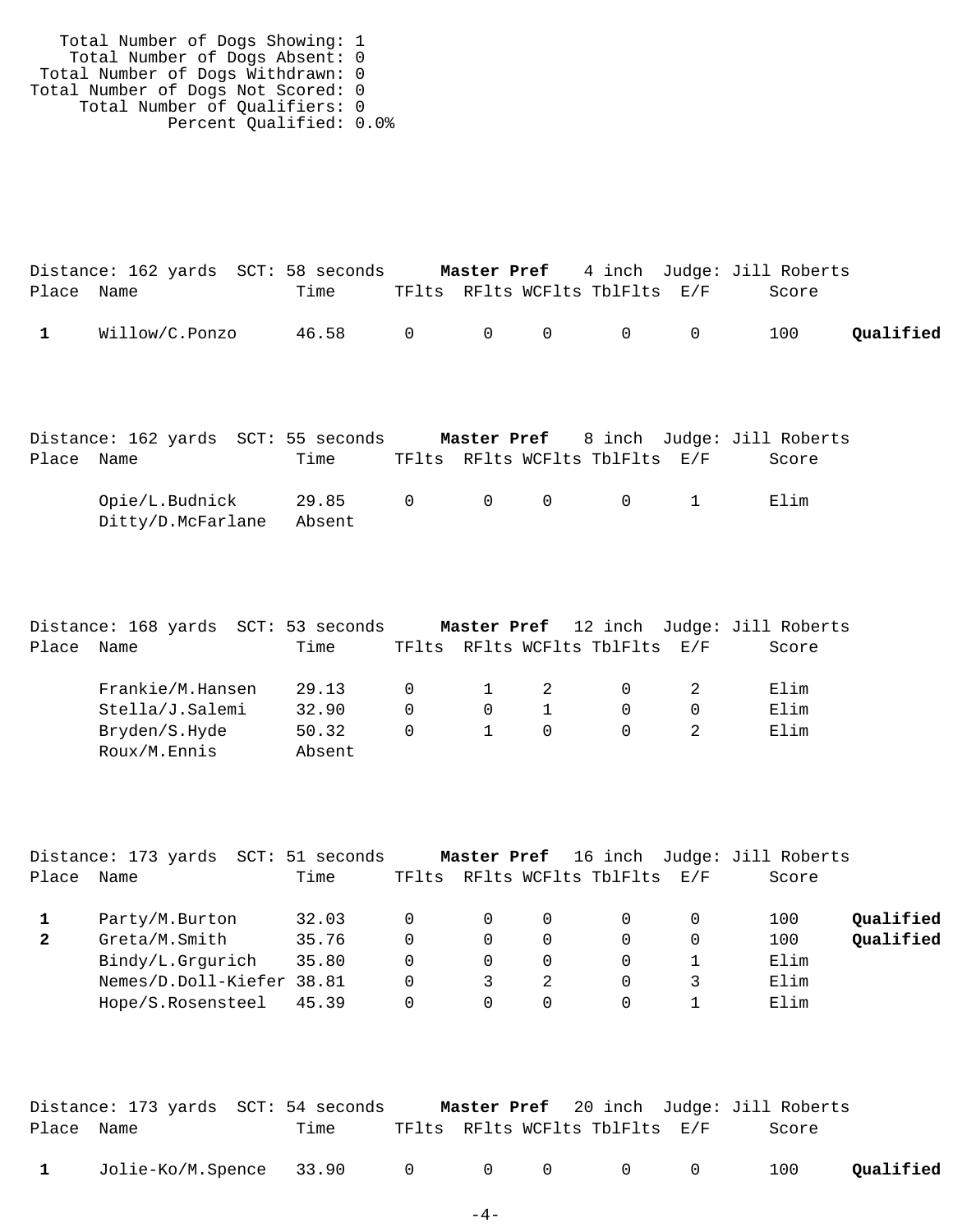Total Number of Dogs Showing: 12 Total Number of Dogs Absent: 2 Total Number of Dogs Withdrawn: 0 Total Number of Dogs Not Scored: 0 Total Number of Qualifiers: 5 Percent Qualified: 41.7%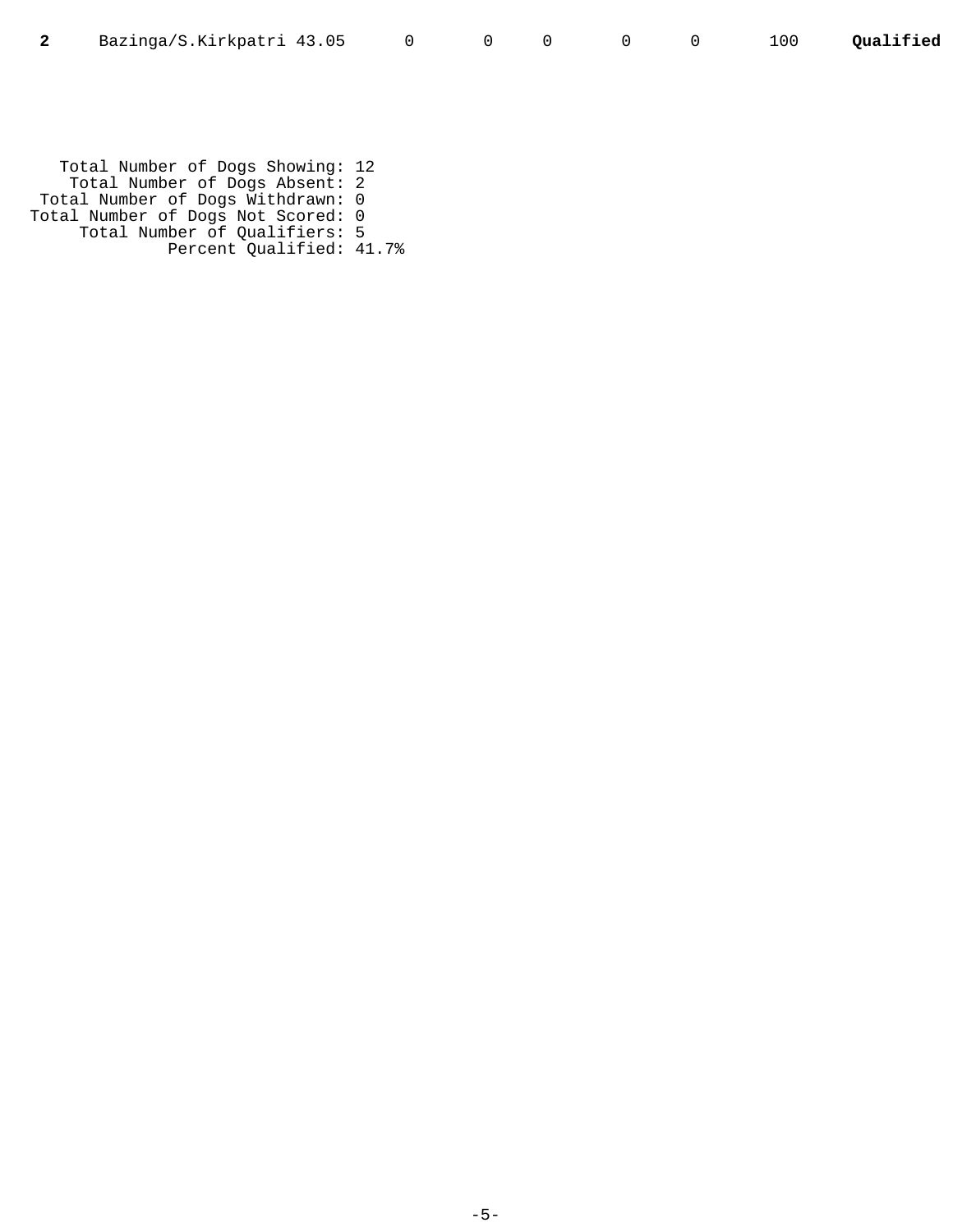## **Saturday, December 11, 2021 Marion Alachua Dog Training Association, Inc. Open JWW**

|              | Distance: 131 yards  SCT: | 44 seconds |       | Open |          | 12 inch Judge: Jill Roberts |       |           |
|--------------|---------------------------|------------|-------|------|----------|-----------------------------|-------|-----------|
| Place        | Name                      | Time       | TFlts |      |          | RFlts WCFlts TblFlts E/F    | Score |           |
|              | Blu/N.Olimpo              | 40.40      |       | 0    | $\Omega$ | 0                           | 100   | Qualified |
| $\mathbf{2}$ | Ben/M.Miller              | 46.94      | 4     | 0    | 0        | 0                           | 96    | Qualified |
|              | Dodger/G.Arney            | No Time    |       |      | $\Omega$ | 0                           | Elim  |           |
|              | Snap/J.Martin             | Absent     |       |      |          |                             |       |           |
|              | Perri/S.Madison           | Absent     |       |      |          |                             |       |           |

|            |                | Distance: 134 yards SCT: 41 seconds |  | Open 16 inch Judge: Jill Roberts                |       |           |
|------------|----------------|-------------------------------------|--|-------------------------------------------------|-------|-----------|
| Place Name |                | Time                                |  | TFlts RFlts WCFlts TblFlts E/F                  | Score |           |
|            | Sara/A.Hartman | 29.31                               |  | $\begin{matrix} 0 & 0 & 0 & 0 & 0 \end{matrix}$ | 100   | Oualified |
|            | Abby/B.Bates   | 41.88                               |  | $0 \qquad 1 \qquad 0 \qquad 0 \qquad 0$         | 95    | Qualified |

|       | Distance: 137 yards SCT: 39 seconds |         |       | Open | 20 inch  |                          | Judge: Jill Roberts |       |           |
|-------|-------------------------------------|---------|-------|------|----------|--------------------------|---------------------|-------|-----------|
| Place | Name                                | Time    | TFlts |      |          | RFlts WCFlts TblFlts E/F |                     | Score |           |
|       | Black Ice/S.Sandrey 21.61           |         |       | 0    | 0        | $\Omega$                 | $\Omega$            | 100   | Qualified |
|       | Tommy/E.Trueman                     | No Time |       |      |          | 0                        | 2                   | Elim  |           |
|       | Pippa/N.DePetris                    | 49.59   | 20    | 6    | 6        | 0                        | 6                   | Elim  |           |
|       | Boom Boom/J.Hughes                  | No Time |       |      | 2        | 0                        |                     | Elim  |           |
|       | Atlas/M.Welch                       | 59.68   | 40    | 3    | $\Omega$ | 0                        |                     | Elim  |           |
|       | Looxx/J.Hamilton                    | No Time |       | 0    |          |                          |                     | Elim  |           |
|       | Fionn/C.Bester                      | 51.93   | 24    | 4    |          |                          | $\mathfrak{D}$      | Elim  |           |

|              | Distance: 137 yards SCT: 39 seconds   |      |  |                                | <b>Open</b> 24 inch Choice Judge: Jill Roberts |           |
|--------------|---------------------------------------|------|--|--------------------------------|------------------------------------------------|-----------|
| Place Name   |                                       | Time |  | TFlts RFlts WCFlts TblFlts E/F | Score                                          |           |
| $\mathbf{1}$ | $Oscar/M.Cranford$ 31.20 0 1 0 0 0 95 |      |  |                                |                                                | Qualified |

 Total Number of Dogs Showing: 13 Total Number of Dogs Absent: 2 Total Number of Dogs Withdrawn: 0 Total Number of Dogs Not Scored: 0 Total Number of Qualifiers: 6 Percent Qualified: 46.2%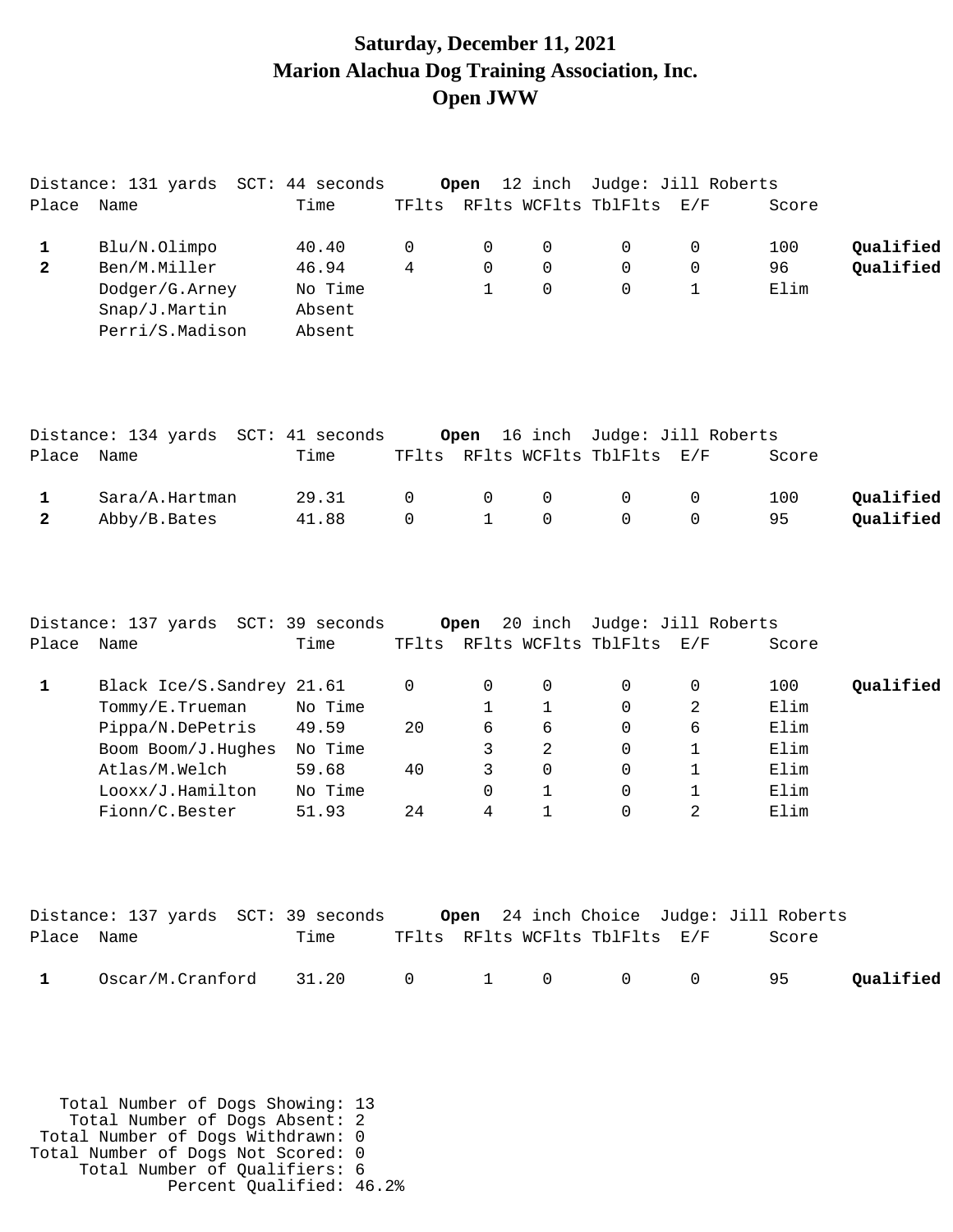|            | Distance: 131 yards SCT: 52 seconds                                       |                 |          |                                |                |                | <b>Open Pref</b> 4 inch Judge: Jill Roberts |       |
|------------|---------------------------------------------------------------------------|-----------------|----------|--------------------------------|----------------|----------------|---------------------------------------------|-------|
| Place Name |                                                                           | Time            |          | TFlts RFlts WCFlts TblFlts E/F |                |                |                                             | Score |
|            | Monroe/K.Seltzer, D 48.05 0                                               |                 |          | $\overline{\mathbf{3}}$        | $\overline{0}$ | $\Omega$       | 2                                           | Elim  |
|            | Distance: 137 yards SCT: 47 seconds Open Pref 20 inch Judge: Jill Roberts |                 |          |                                |                |                |                                             |       |
| Place Name |                                                                           | Time            |          | TFlts RFlts WCFlts TblFlts E/F |                |                |                                             | Score |
|            | Scorch/J.Jordan<br>Livvie/A.Viner                                         | 42.90<br>Absent | $\Omega$ | $3 \t 2$                       |                | $\overline{0}$ | -2                                          | Elim  |

 Total Number of Dogs Showing: 2 Total Number of Dogs Absent: 1 Total Number of Dogs Withdrawn: 0 Total Number of Dogs Not Scored: 0 Total Number of Qualifiers: 0 Percent Qualified: 0.0%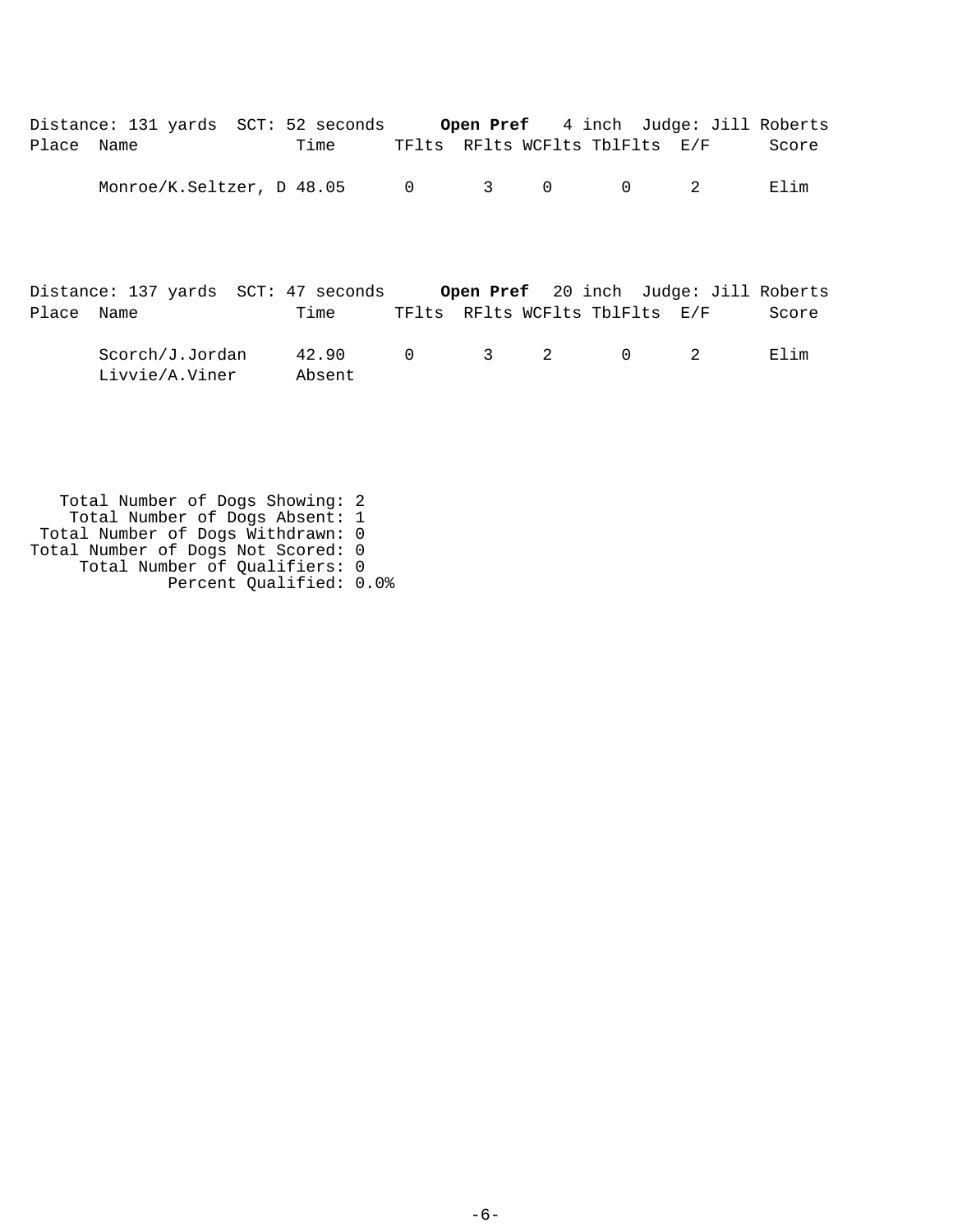# **Saturday, December 11, 2021 Marion Alachua Dog Training Association, Inc. Novice JWW**

| Name | Time    |                                                                                                                                                                                                                     |                                                                                                                                                   |              |                          |                  | Score                                                                                                                                                                                                                                                                                    |
|------|---------|---------------------------------------------------------------------------------------------------------------------------------------------------------------------------------------------------------------------|---------------------------------------------------------------------------------------------------------------------------------------------------|--------------|--------------------------|------------------|------------------------------------------------------------------------------------------------------------------------------------------------------------------------------------------------------------------------------------------------------------------------------------------|
|      |         |                                                                                                                                                                                                                     | 3 <sup>7</sup>                                                                                                                                    | $\mathsf{3}$ | $\mathsf{O}$             | 0                | Elim                                                                                                                                                                                                                                                                                     |
|      |         |                                                                                                                                                                                                                     |                                                                                                                                                   |              |                          |                  |                                                                                                                                                                                                                                                                                          |
| Name | Time    |                                                                                                                                                                                                                     |                                                                                                                                                   |              |                          |                  | Score                                                                                                                                                                                                                                                                                    |
|      | 38.15   |                                                                                                                                                                                                                     | $\overline{0}$                                                                                                                                    | $\mathbf{1}$ | $\overline{0}$           | $4\overline{ }$  | Elim                                                                                                                                                                                                                                                                                     |
| Name | No Time | $\mathbf 0$                                                                                                                                                                                                         | $\mathbf 0$<br>$\mathbf{1}$                                                                                                                       | 0<br>1       | $\mathbf{0}$<br>$\Omega$ | 1<br>$\mathbf 1$ | Score<br>Elim<br>Elim                                                                                                                                                                                                                                                                    |
|      | Place   | Total Number of Dogs Showing: 1<br>Total Number of Dogs Absent: 0<br>Total Number of Dogs Withdrawn: 0<br>Total Number of Dogs Not Scored: 0<br>Total Number of Qualifiers: 0<br>Piper/L.Budnick<br>Ghost/S.Madison | Pebbles/B.Epperson 54.24<br>Percent Qualified: 0.0%<br>Distance: 107 yards SCT: 47 seconds<br>$\overline{0}$<br>Time<br>Maverick/M.Daigle-W 31.38 | 14 \,        | Novice B                 |                  | Distance: 110 yards SCT: 40 seconds Novice A 16 inch Judge: Jill Roberts<br>TFlts RFlts WCFlts TblFlts E/F<br>8 inch Judge: Jill Roberts<br>TFlts RFlts WCFlts TblFlts E/F<br>Distance: 110 yards SCT: 40 seconds Novice B 16 inch Judge: Jill Roberts<br>TFlts RFlts WCFlts TblFlts E/F |

|       | Distance: 113 yards SCT: 38 seconds |         |           |          |          |                                | Novice B 20 inch Judge: Jill Roberts |       |
|-------|-------------------------------------|---------|-----------|----------|----------|--------------------------------|--------------------------------------|-------|
| Place | Name                                | Time    |           |          |          | TFlts RFlts WCFlts TblFlts E/F |                                      | Score |
|       |                                     |         |           |          |          |                                |                                      |       |
|       | Della/C.Pelz                        | 34.91   | $\bigcap$ | $\sim$ 1 | $\sim$ 1 |                                |                                      | Elim  |
|       | $NV/J$ . Hughes                     | 32.06   |           | $\Omega$ | $\cap$   |                                |                                      | Elim  |
|       | Remy/L.Clark                        | No Time |           |          |          |                                |                                      | Elim  |
|       |                                     |         |           |          |          |                                |                                      |       |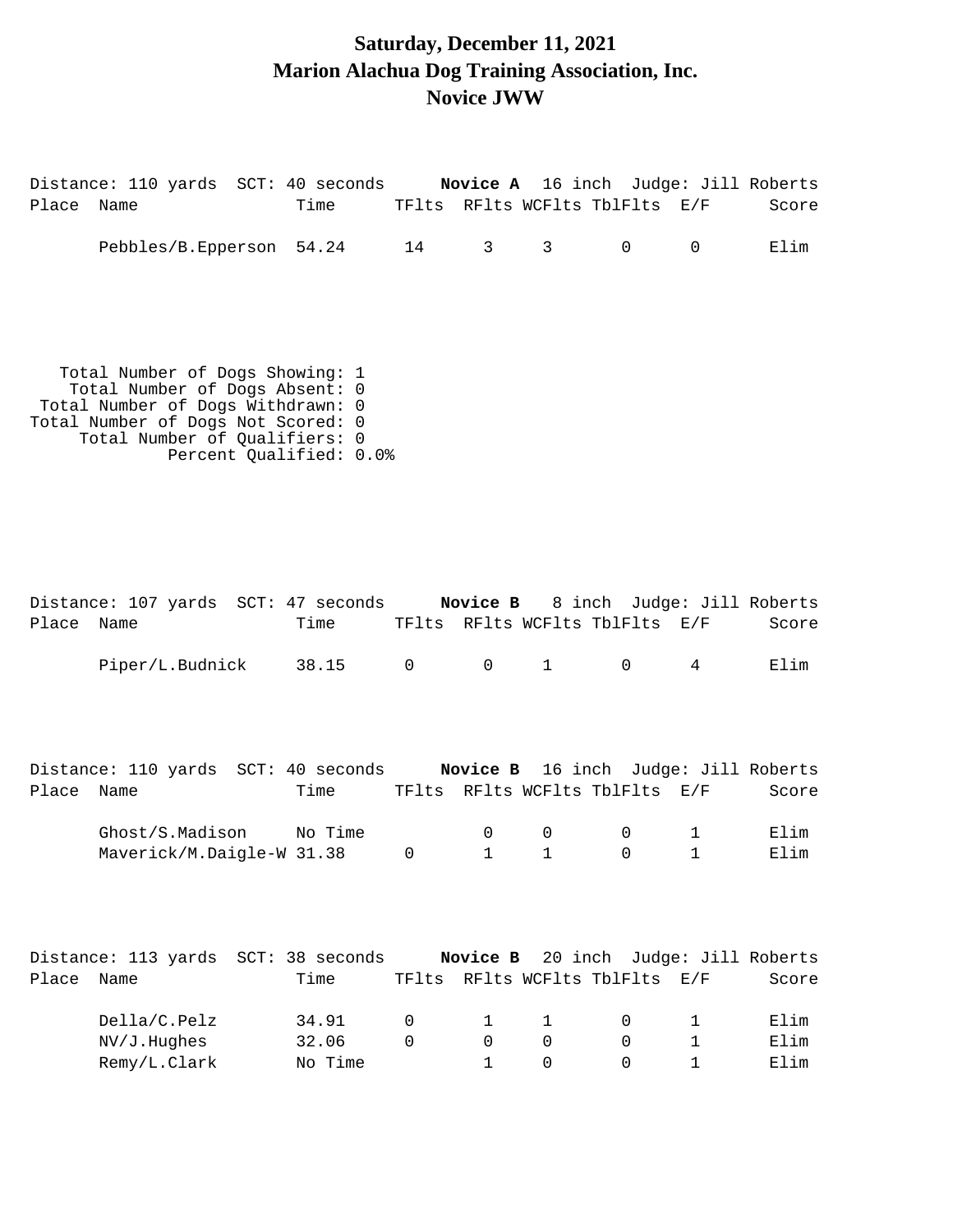Distance: 113 yards SCT: 40 seconds **Novice B** 24 inch Judge: Jill Roberts Place Name Time TFlts RFlts WCFlts TblFlts E/F Score Rebel/A.Fergerson 38.24 0 1 0 0 0 95 **1 Qualified** Captain America/A.K 20.91 0 1 0 0 0 2 Elim Emmitt/J.Poulton Absent Elle/A.Viner Absent

 Total Number of Dogs Showing: 8 Total Number of Dogs Absent: 2 Total Number of Dogs Withdrawn: 0 Total Number of Dogs Not Scored: 0 Total Number of Qualifiers: 1 Percent Qualified: 12.5%

|            | Distance: 107 yards SCT: 52 seconds Novice Pref 4 inch Judge: Jill Roberts |       |                     |                |             |                                |                |                                                |           |
|------------|----------------------------------------------------------------------------|-------|---------------------|----------------|-------------|--------------------------------|----------------|------------------------------------------------|-----------|
| Place Name |                                                                            | Time  |                     |                |             | TFlts RFlts WCFlts TblFlts E/F |                | Score                                          |           |
|            | Vada/B.Stewart                                                             | 26.89 | $\overline{0}$      | $\overline{0}$ | $\mathbf 0$ | $\overline{0}$                 | $\overline{0}$ | 100                                            | Oualified |
|            | Distance: 113 yards SCT: 45 seconds                                        |       |                     |                |             |                                |                | <b>Novice Pref</b> 20 inch Judge: Jill Roberts |           |
| Place Name |                                                                            | Time  |                     |                |             | TFlts RFlts WCFlts TblFlts E/F |                | Score                                          |           |
|            | JR/C.Klockenbrink 31.38                                                    |       | $\overline{0}$      | $\overline{0}$ | 0           | $\overline{0}$                 | $\mathbf 0$    | 100                                            | Qualified |
|            | Bjorn/K.Jones                                                              | 26.65 | $\mathsf{O}\xspace$ | 2              |             | 0                              |                | Elim                                           |           |

 Total Number of Dogs Showing: 3 Total Number of Dogs Absent: 0 Total Number of Dogs Withdrawn: 0 Total Number of Dogs Not Scored: 0 Total Number of Qualifiers: 2 Percent Qualified: 66.7%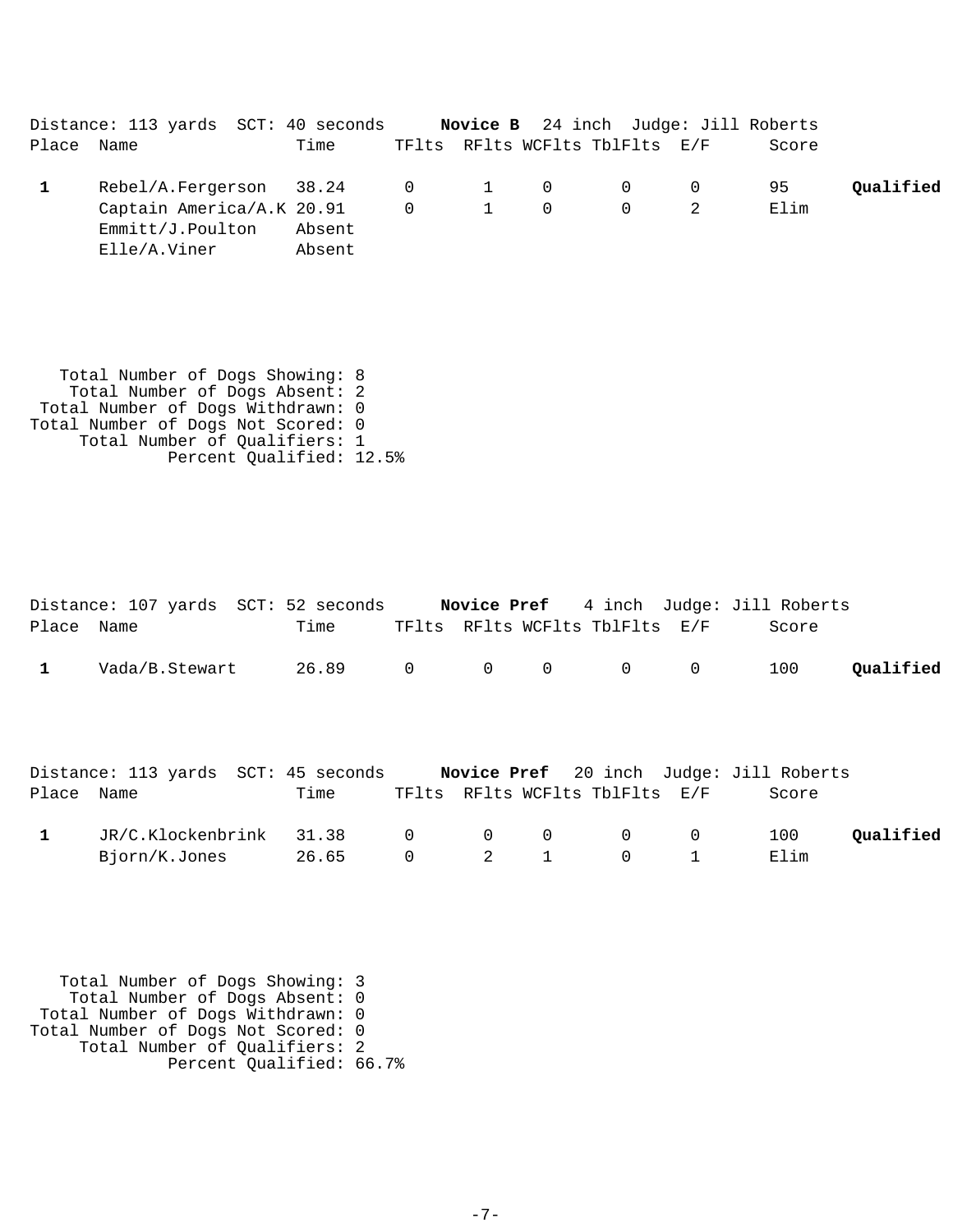#### **Saturday, December 11, 2021 Marion Alachua Dog Training Association, Inc. Master/Excellent Standard**

|             | Distance: 178 yards SCT: 76 seconds                                       |         |          | Excellent    |              | 8 inch Judge: Jill Roberts     |              |       |           |
|-------------|---------------------------------------------------------------------------|---------|----------|--------------|--------------|--------------------------------|--------------|-------|-----------|
| Place       | Name                                                                      | Time    |          |              |              | TFlts RFlts WCFlts TblFlts     | E/F          | Score |           |
|             | Ranger/E.Hurley                                                           | 88.15   | 36       | 0            | 0            | $\mathbf 0$                    | 0            | 64    |           |
|             | Shaylee/S.Marr                                                            | 58.84   | $\Omega$ | $\Omega$     | $\Omega$     | $\Omega$                       | $\mathbf{1}$ | Elim  |           |
|             | Jiffy/J.Blum                                                              | AIS     |          |              |              |                                |              |       |           |
|             | Distance: 178 yards SCT: 71 seconds Excellent 12 inch Judge: Jill Roberts |         |          |              |              |                                |              |       |           |
| Place Name  |                                                                           | Time    |          |              |              | TFlts RFlts WCFlts TblFlts E/F |              | Score |           |
|             | Bosco/J.Ransone                                                           | 68.51   | 0        | 0            | $\mathbf{1}$ | $\overline{0}$                 | 0            | Elim  |           |
|             | Ernie/N.Pagan                                                             | 45.25   | $\Omega$ | $\mathbf{1}$ | $\mathbf 0$  | $\Omega$                       | $\mathbf{1}$ | Elim  |           |
|             | Blu/N.Olimpo                                                              | 75.03   | 12       | $\mathbf{1}$ | $\Omega$     | $\Omega$                       | $\Omega$     | Elim  |           |
|             | Journey/M.Ennis                                                           | Absent  |          |              |              |                                |              |       |           |
|             | Distance: 188 yards SCT: 66 seconds Excellent                             |         |          |              |              | 20 inch Judge: Jill Roberts    |              |       |           |
| Place       | Name                                                                      | Time    |          |              |              | TFlts RFlts WCFlts TblFlts E/F |              | Score |           |
| $\mathbf 1$ | Black Ice/S. Sandrey 40.00                                                |         | 0        | 0            | 0            | $\mathbf 0$                    | 0            | 100   | Qualified |
|             | Axl Rose/J.O'Neill                                                        | No Time |          | 1            | 0            | $\mathbf 0$                    | $\mathbf{1}$ | Elim  |           |
|             | Kit/L.Perry                                                               | 52.23   | $\Omega$ | $\Omega$     | 0            | $\mathbf{1}$                   | 1            | Elim  |           |
|             | Tommy/E.Trueman                                                           | No Time |          | 3            | 2            | $\Omega$                       | 2            | Elim  |           |

|              | Distance: 188 yards SCT: 70 seconds |      |  | <b>Excellent</b> 24 inch Judge: Jill Roberts |       |           |
|--------------|-------------------------------------|------|--|----------------------------------------------|-------|-----------|
| Place Name   |                                     | Time |  | TFlts RFlts WCFlts TblFlts E/F               | Score |           |
| $\mathbf{1}$ | $Bodie/J.Leitzsch$ 51.03 0 0 0 0 0  |      |  |                                              | 100   | Qualified |

Pippa/N.DePetris 82.75 48 2 5 0 3 Elim Raptor/S.Fries No Time 2 0 0 1 Elim

 Total Number of Dogs Showing: 12 Total Number of Dogs Absent: 1 Total Number of Dogs Withdrawn: 2 Total Number of Dogs Not Scored: 0 Total Number of Qualifiers: 2 Percent Qualified: 16.7%

Spitfire/S.Fries AIS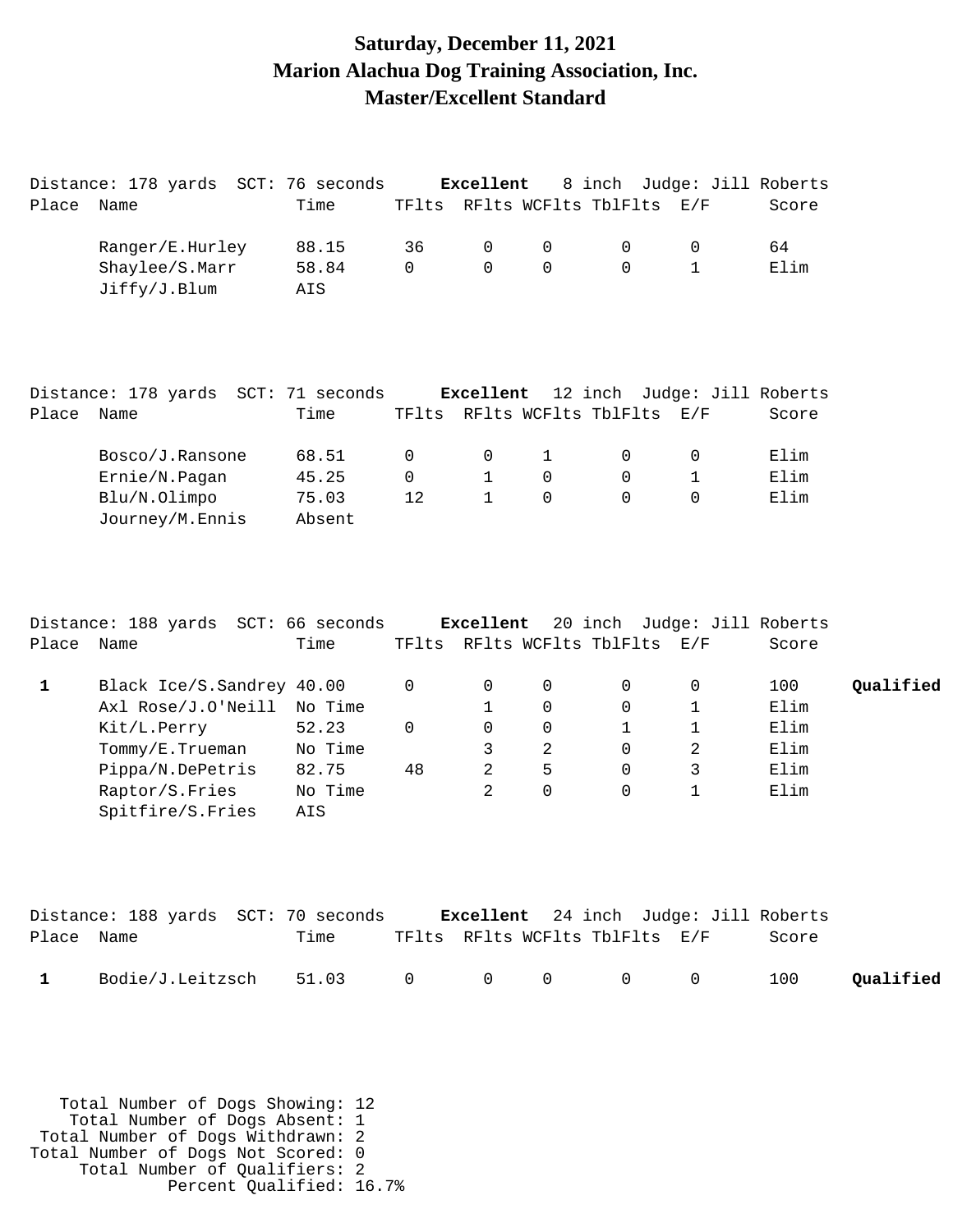|            | Distance: 178 yards SCT: 76 seconds                  |       |                       |                                              | <b>Master</b> 8 inch Judge: Jill Roberts |             |           |
|------------|------------------------------------------------------|-------|-----------------------|----------------------------------------------|------------------------------------------|-------------|-----------|
| Place Name |                                                      | Time  |                       |                                              | TFlts RFlts WCFlts TblFlts E/F           | Score       |           |
|            | Winstein/T.Crumpler 51.46 0 0 0 0 0<br>Diva/L.Saputo | 70.84 | $\Omega$ and $\Omega$ | $\begin{array}{ccc} & & 0 & & 2 \end{array}$ |                                          | 100<br>Elim | Oualified |

|              | Distance: 178 yards SCT: 71 seconds |        |        | Master         |          | 12 inch Judge: Jill Roberts |          |       |           |
|--------------|-------------------------------------|--------|--------|----------------|----------|-----------------------------|----------|-------|-----------|
| Place        | Name                                | Time   | TFlts  |                |          | RFlts WCFlts TblFlts E/F    |          | Score |           |
|              | Tyra/P.Engleman                     | 38.67  | $\cup$ | $\overline{0}$ | 0        |                             | 0        | 100   | Oualified |
| $\mathbf{2}$ | Wheeler/M.Daigle-Wa 50.78           |        | 0      | $\Omega$       | $\Omega$ |                             | $\Omega$ | 100   | Qualified |
|              | Madeleine/P.Vojtas 49.89            |        | 0      |                |          |                             | $\Omega$ | Elim  |           |
|              | Louise/D.Hebert                     | 49.01  | 0      | $\Omega$       | $\Omega$ |                             |          | Elim  |           |
|              | Spurrier/J.Martin                   | Absent |        |                |          |                             |          |       |           |

|                | Distance: 183 yards<br>SCT: | 69 seconds |          | Master   |   | 16 inch Judge: Jill Roberts |     |       |           |
|----------------|-----------------------------|------------|----------|----------|---|-----------------------------|-----|-------|-----------|
| Place          | Name                        | Time       | TFlts    |          |   | RFlts WCFlts TblFlts        | E/F | Score |           |
|                | Flyer/A.Goodspeed           | 37.32      | 0        | 0        | 0 | 0                           | 0   | 100   | Oualified |
| $\mathbf{2}$   | Kyze/D.Shevitski            | 49.72      | 0        | $\Omega$ |   | $\Omega$                    | 0   | 100   | Qualified |
| $\mathbf{3}$   | Charlie Bear/M.Hans         | 50.31      | 0        | $\Omega$ |   | $\Omega$                    | 0   | 100   | Qualified |
| $\overline{4}$ | Souffle/P.Vojtas            | 60.47      | $\Omega$ | $\Omega$ |   | $\Omega$                    | 0   | 100   | Qualified |
|                | Cooper/L.Clark              | 54.20      | 0        |          | 0 | 0                           | 0   | Elim  |           |
|                | Trudy/B.Jordan              | Absent     |          |          |   |                             |     |       |           |
|                |                             |            |          |          |   |                             |     |       |           |

|                | Distance: 188 yards SCT: 66 seconds |         |             | Master   |          |                      | 20 inch Judge: Jill Roberts |       |           |
|----------------|-------------------------------------|---------|-------------|----------|----------|----------------------|-----------------------------|-------|-----------|
| Place          | Name                                | Time    | TFlts       |          |          | RFlts WCFlts TblFlts | E/F                         | Score |           |
|                |                                     |         |             |          |          |                      |                             |       |           |
|                | Libbi/L.Landers                     | 36.33   | $\Omega$    | $\Omega$ | $\Omega$ | $\Omega$             | 0                           | 100   | Qualified |
| $\mathbf{2}$   | Red/M.Yenter                        | 41.01   | $\Omega$    | 0        | 0        | $\Omega$             | 0                           | 100   | Qualified |
| 3              | Goldie/M.Yenter                     | 46.15   | $\mathbf 0$ | 0        | 0        | 0                    | 0                           | 100   | Qualified |
| $\overline{4}$ | Kaden/C.Kaiser                      | 46.29   | $\Omega$    | 0        | 0        | $\Omega$             | 0                           | 100   | Qualified |
|                | Gia/D.Berry                         | No Time |             |          | 0        | $\Omega$             | 2                           | Elim  |           |
|                | Jet/P.Campbell                      | 49.77   | $\Omega$    |          | 0        | 0                    | 0                           | Elim  |           |
|                | Maverick/J.Messersm 61.51           |         | $\Omega$    | 2        | 2        | $\Omega$             |                             | Elim  |           |
|                | Lacy/I.Dauer                        | 44.27   | $\mathbf 0$ | 0        | 0        | $\Omega$             |                             | Elim  |           |
|                | Sailor/S.Shaw                       | 52.93   | $\Omega$    | 0        | 0        | 0                    |                             | Elim  |           |
|                | Buoy/J.Correnti                     | 39.44   | $\Omega$    |          |          | $\Omega$             |                             | Elim  |           |
|                | Mick/D.McAtee                       | 51.17   | $\Omega$    |          |          | 0                    | 2                           | Elim  |           |
|                |                                     |         |             |          |          |                      |                             |       |           |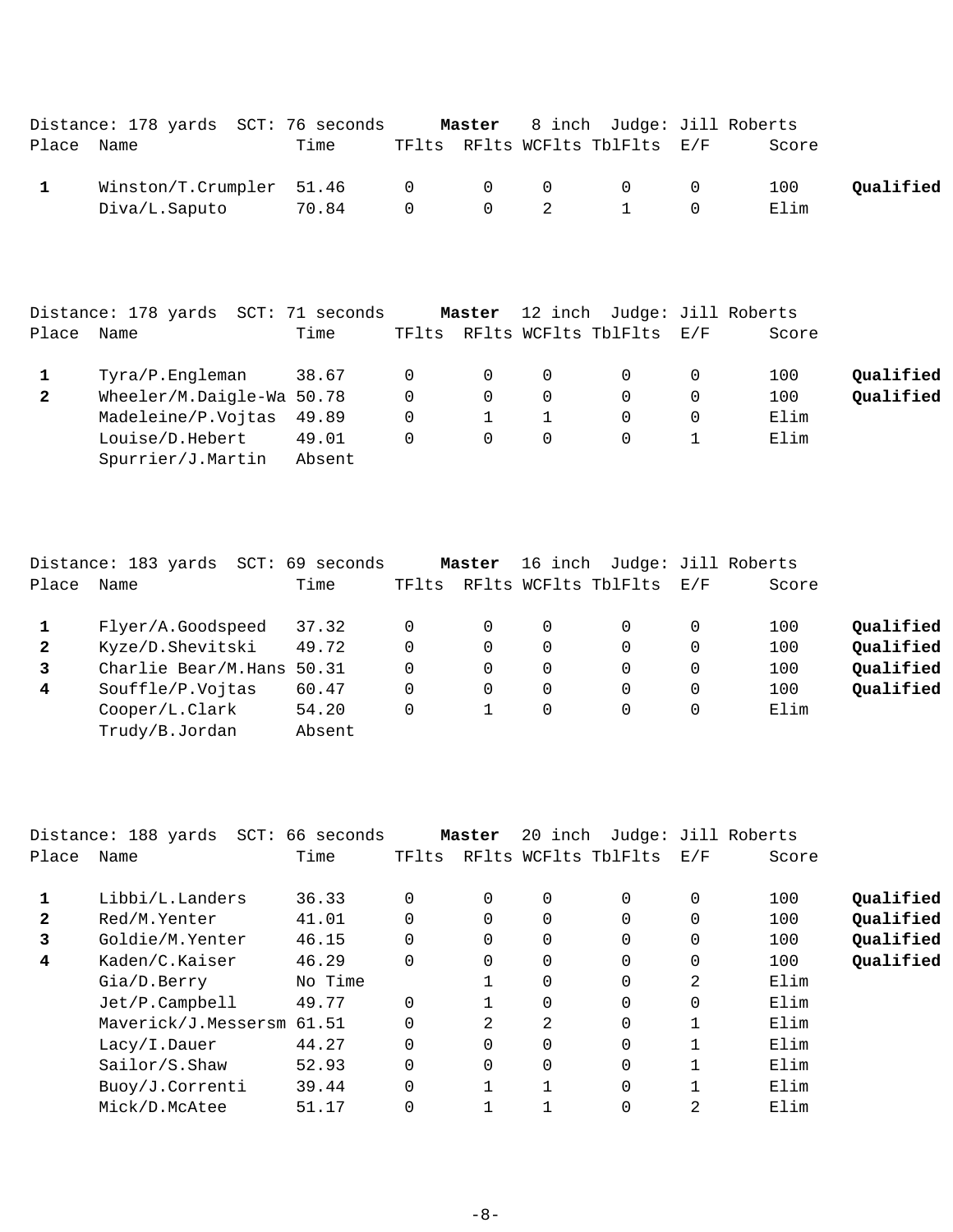| Ravyn/F.Jones              | No Time |             |          | 0           | $\Omega$       |          | Elim |           |
|----------------------------|---------|-------------|----------|-------------|----------------|----------|------|-----------|
| Rayce/S.Gonchar            | 56.12   | $\mathbf 0$ | 0        | 0           | $\overline{0}$ | 0        | 100  | Qualified |
| Peaches/N.DePetris         | 54.99   | 0           | $\Omega$ | $\mathbf 0$ | 0              | 0        | 100  | Qualified |
| Koko/C.Klockenbrink 49.57  |         | $\Omega$    | $\Omega$ | 0           | 0              | 0        | 100  | Qualified |
| Tony/J.Hughes              | 52.36   | $\mathbf 0$ | 0        | 0           | 0              | 0        | 100  | Qualified |
| Joey/J.Russo               | 51.07   | $\Omega$    | $\Omega$ | $\mathbf 0$ | $\Omega$       | $\Omega$ | 100  | Qualified |
| D.O.G./M.Monegue Ba 47.12  |         | 0           | $\Omega$ | 0           | $\overline{0}$ | 0        | 100  | Qualified |
| Mackay/K.Fischer-Ha Absent |         |             |          |             |                |          |      |           |
| Spring/T.Johnson           | Absent  |             |          |             |                |          |      |           |
| Gemma/S.Hyde               | 46.60   | $\Omega$    | $\Omega$ | $\Omega$    | $\Omega$       | $\Omega$ | 100  | Qualified |
| Harley/D.Philibert         | 52.25   | $\Omega$    | $\Omega$ | 0           | 0              | 0        | 100  | Qualified |
| Katie/V.Maloney            | Absent  |             |          |             |                |          |      |           |
| Aspen/A.Fluty              | 49.46   | $\Omega$    | $\Omega$ | 0           | $\Omega$       | $\Omega$ | 100  | Qualified |
| Bebop/G.Storm              | 51.95   | $\Omega$    | $\Omega$ | 0           | 0              | 0        | 100  | Qualified |
|                            |         |             |          |             |                |          |      |           |

|              | Distance: 188 yards SCT: 70 seconds |         |       | Master   |   | 24 inch Judge: Jill Roberts |   |       |           |
|--------------|-------------------------------------|---------|-------|----------|---|-----------------------------|---|-------|-----------|
| Place        | Name                                | Time    | TFlts |          |   | RFlts WCFlts TblFlts E/F    |   | Score |           |
|              | $Text/N$ . Innes                    | 52.06   | 0     | $\Omega$ | 0 |                             |   | 100   | Qualified |
| $\mathbf{2}$ | Glory/S.Gonchar                     | 53.67   | 0     | 0        | 0 |                             |   | 100   | Qualified |
|              | Markus/P.Mueller                    | No Time |       | 0        | 0 |                             | 3 | Elim  |           |
|              | Vira/J.Brettschneid No Time         |         |       |          |   |                             |   | Elim  |           |
|              | Reagan/N.DiGiuseppe 49.67           |         | 0     | 0        | 0 |                             |   | Elim  |           |
|              | Rip/H.Horn                          | 45.38   | 0     |          | 0 |                             |   | Elim  |           |
|              | Spyder/B.Bates                      | Absent  |       |          |   |                             |   |       |           |

 Total Number of Dogs Showing: 39 Total Number of Dogs Absent: 6 Total Number of Dogs Withdrawn: 0 Total Number of Dogs Not Scored: 0 Total Number of Qualifiers: 23 Percent Qualified: 59.0%

|            | Distance: 178 yards SCT: 81 seconds |                 |  |                                | <b>Excellent Pref</b> 4 inch Judge: Jill Roberts |
|------------|-------------------------------------|-----------------|--|--------------------------------|--------------------------------------------------|
| Place Name |                                     | Time            |  | TFlts RFlts WCFlts TblFlts E/F | Score                                            |
|            | Vada/B.Stewart                      | 60.02 0 0 1 0 2 |  |                                | Flim                                             |

Distance: 178 yards SCT: 76 seconds **Excellent Pref** 8 inch Judge: Jill Roberts Place Name Time TFlts RFlts WCFlts TblFlts E/F Score

Ditty/D.McFarlane Absent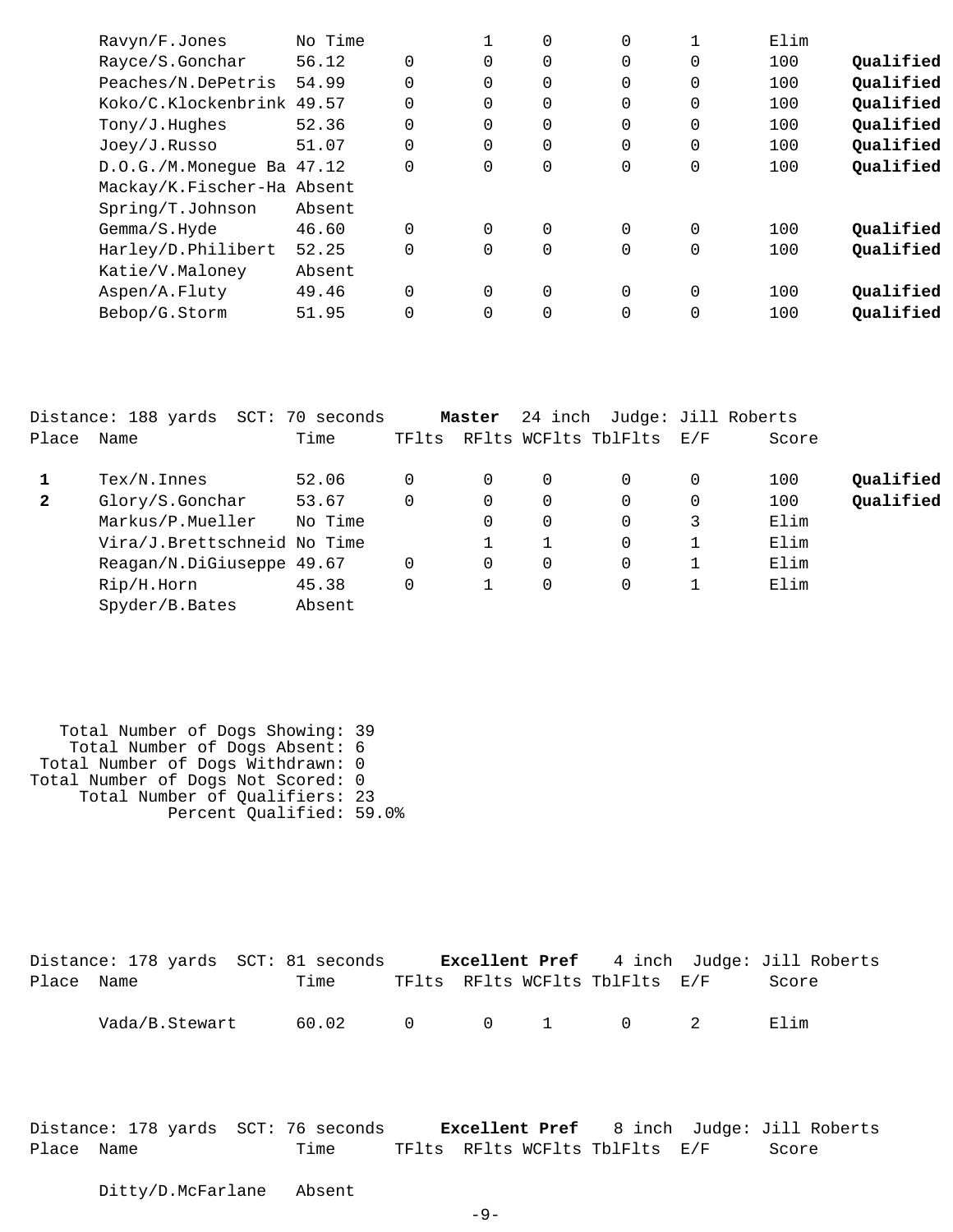|            |              | Distance: 188 yards SCT: 71 seconds |                                |                          |                                              | <b>Excellent Pref</b> 16 inch Judge: Jill Roberts |
|------------|--------------|-------------------------------------|--------------------------------|--------------------------|----------------------------------------------|---------------------------------------------------|
| Place Name |              | Time                                | TFlts RFlts WCFlts TblFlts E/F |                          |                                              | Score                                             |
|            | Sage/D.Hogan | No Time                             |                                | $2 \qquad \qquad \Omega$ | $\begin{array}{ccc} & & 0 & & 1 \end{array}$ | Elim                                              |

 Total Number of Dogs Showing: 2 Total Number of Dogs Absent: 1 Total Number of Dogs Withdrawn: 0 Total Number of Dogs Not Scored: 0 Total Number of Qualifiers: 0 Percent Qualified: 0.0%

| Place Name   | Distance: 178 yards SCT: 81 seconds Master Pref 4 inch Judge: Jill Roberts  | Time                     |                            |                                |                          | TFlts RFlts WCFlts TblFlts E/F |                             | Score       |           |
|--------------|-----------------------------------------------------------------------------|--------------------------|----------------------------|--------------------------------|--------------------------|--------------------------------|-----------------------------|-------------|-----------|
| $\mathbf{1}$ | Willow/C.Ponzo 61.83 0                                                      |                          |                            | $\overline{0}$                 | $\mathbf 0$              | $0 \qquad \qquad$              | $0 \qquad \qquad$           | 100         | Qualified |
|              | Distance: 178 yards SCT: 76 seconds Master Pref 8 inch Judge: Jill Roberts  |                          |                            |                                |                          |                                |                             |             |           |
| Place Name   |                                                                             | Time                     |                            |                                |                          | TFlts RFlts WCFlts TblFlts E/F |                             | Score       |           |
| $\mathbf{1}$ | Opie/L.Budnick 46.32 0                                                      |                          |                            | 0                              | $\mathbf 0$              | $0 \qquad \qquad$              | $\overline{0}$              | 100         | Qualified |
|              | Distance: 183 yards SCT: 74 seconds Master Pref 12 inch Judge: Jill Roberts |                          |                            |                                |                          |                                |                             |             |           |
| Place Name   |                                                                             | Time                     |                            |                                |                          | TFlts RFlts WCFlts TblFlts E/F |                             | Score       |           |
| $\mathbf{1}$ | Frankie/M.Hansen<br>Stella/J.Salemi<br>Roux/M.Ennis                         | 51.07<br>45.91<br>Absent | $\overline{0}$<br>$\Omega$ | $\overline{0}$<br>$\mathbf{1}$ | $\mathsf{O}$<br>$\Omega$ | $\overline{0}$<br>$\Omega$     | $\mathbf 0$<br>$\mathbf{1}$ | 100<br>Elim | Qualified |
|              | Distance: 188 yards SCT: 71 seconds Master Pref 16 inch Judge: Jill Roberts |                          |                            |                                |                          |                                |                             |             |           |

| Place Name |                                                 | Time |  | TFlts RFlts WCFlts TblFlts E/F | Score |  |
|------------|-------------------------------------------------|------|--|--------------------------------|-------|--|
|            | Greta/M.Smith $61.34$ 0 0 0 0 0 100 $Qualified$ |      |  |                                |       |  |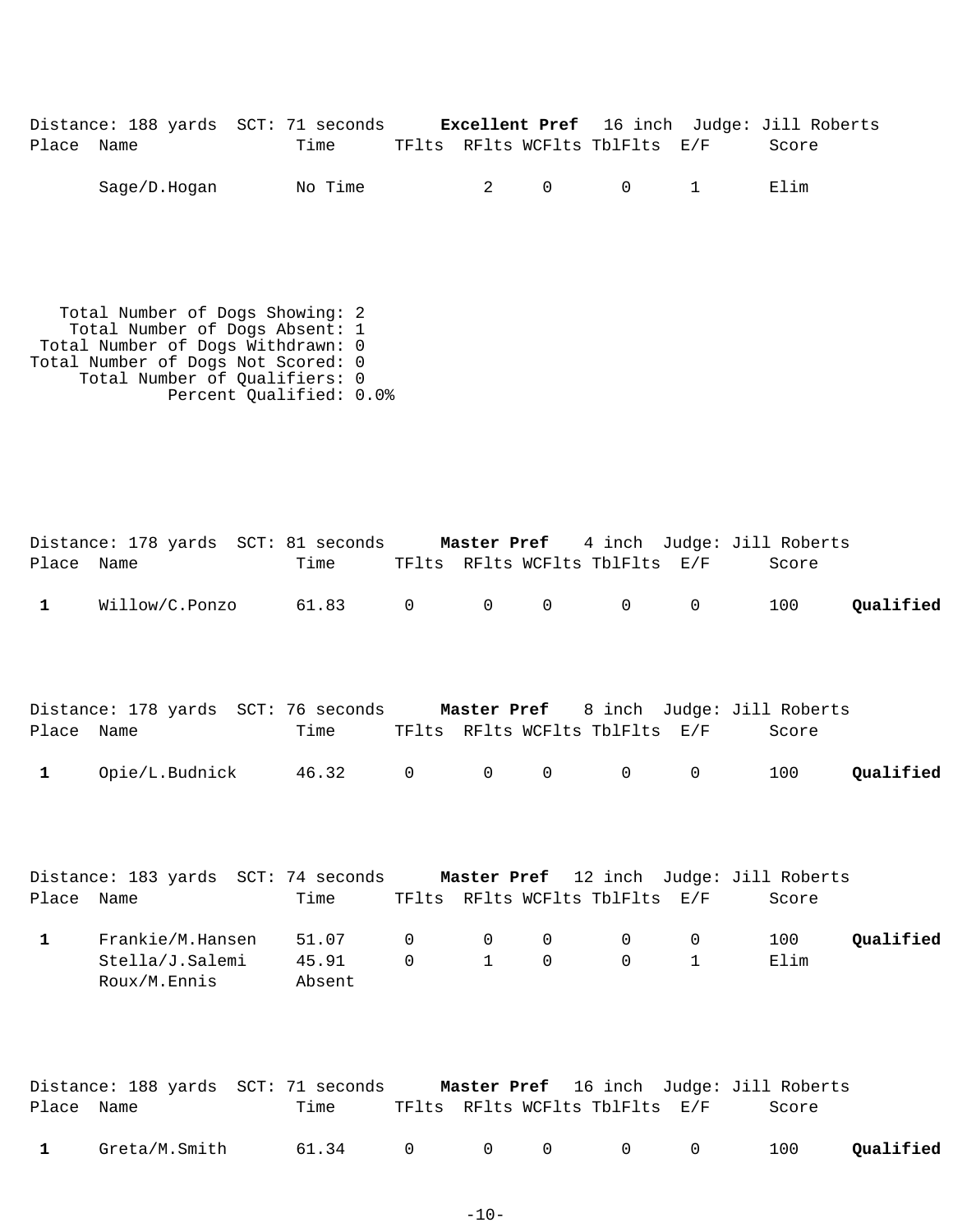| Bindy/L.Grgurich          | 52.52 |  |  | Elim   |
|---------------------------|-------|--|--|--------|
| Nemes/D.Doll-Kiefer 46.24 |       |  |  | F. lim |
| Hope/S.Rosensteel 60.55   |       |  |  | Elim   |
| Party/M.Burton            | 58.23 |  |  | Flim   |

|            | Distance: 188 yards SCT: 75 seconds |      |              |          |                                                  |           | Master Pref 20 inch Judge: Jill Roberts |
|------------|-------------------------------------|------|--------------|----------|--------------------------------------------------|-----------|-----------------------------------------|
| Place Name |                                     | Time |              |          | TFlts RFlts WCFlts TblFlts E/F                   |           | Score                                   |
|            | Jolie-Ko/M.Spence 72.50 0           |      |              |          | $\begin{array}{ccccccc}\n0 & 1 & 1\n\end{array}$ | $\bigcap$ | Elim                                    |
|            | Bazinga/S.Kirkpatri No Time         |      | The Contract | $\Omega$ |                                                  | $0$ 1     | Elim                                    |

 Total Number of Dogs Showing: 11 Total Number of Dogs Absent: 1 Total Number of Dogs Withdrawn: 0 Total Number of Dogs Not Scored: 0 Total Number of Qualifiers: 4 Percent Qualified: 36.4%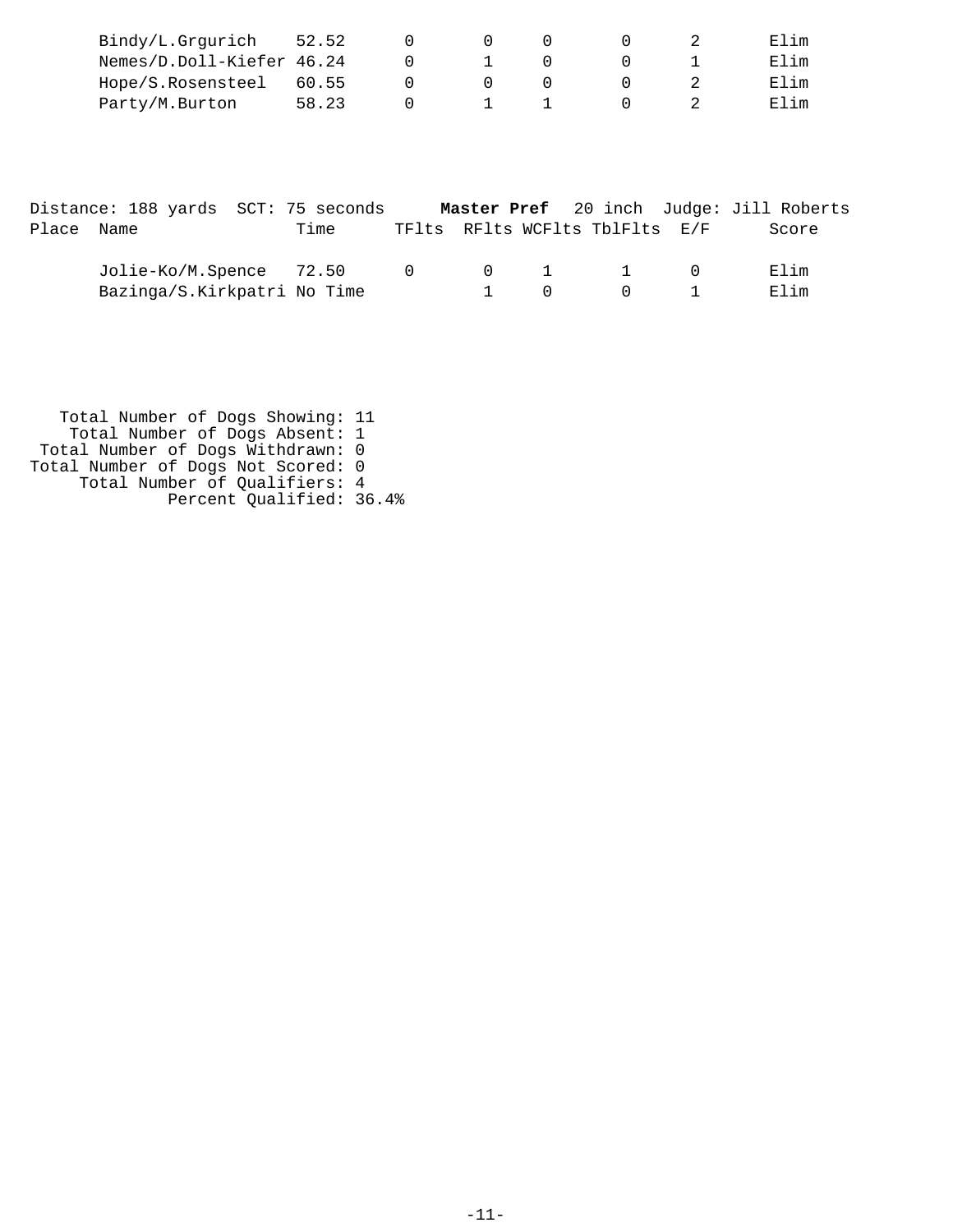# **Saturday, December 11, 2021 Marion Alachua Dog Training Association, Inc. Open Standard**

|                     | Distance: 163 yards SCT: 74 seconds                                                                           |                                                    |                                                                               | Open                                                    |                                                                                    |                                                                | 12 inch Judge: Jill Roberts                                            |                                             |                        |
|---------------------|---------------------------------------------------------------------------------------------------------------|----------------------------------------------------|-------------------------------------------------------------------------------|---------------------------------------------------------|------------------------------------------------------------------------------------|----------------------------------------------------------------|------------------------------------------------------------------------|---------------------------------------------|------------------------|
| Place Name          |                                                                                                               | Time                                               |                                                                               |                                                         |                                                                                    | TFlts RFlts WCFlts TblFlts E/F                                 |                                                                        | Score                                       |                        |
| $\mathbf{1}$        | Ben/M.Miller<br>Snap/J.Martin                                                                                 | 61.29<br>Absent                                    | $\mathbf 0$                                                                   | $\mathsf{O}$                                            | $\mathbf 0$                                                                        | $\mathsf{O}$                                                   | $\mathbf 0$                                                            | 100                                         | Qualified              |
| Place Name          | Distance: 167 yards SCT: 72 seconds                                                                           | Time                                               |                                                                               |                                                         |                                                                                    | TFlts RFlts WCFlts TblFlts E/F                                 | Open 16 inch Judge: Jill Roberts                                       | Score                                       |                        |
|                     | Ghost/S.Madison                                                                                               | 56.83                                              | $\overline{0}$                                                                | $\overline{2}$                                          | $\mathbf{1}$                                                                       | $\mathsf{O}$                                                   | $\mathbf 1$                                                            | Elim                                        |                        |
| Place Name          | Distance: 171 yards SCT: 70 seconds                                                                           | Time                                               |                                                                               | Open                                                    |                                                                                    | TFlts RFlts WCFlts TblFlts E/F                                 | 20 inch Judge: Jill Roberts                                            | Score                                       |                        |
| 1<br>$\overline{2}$ | Fionn/C.Bester<br>Atlas/M.Welch<br>Boom Boom/J.Hughes<br>Della/C.Pelz<br>Looxx/J.Hamilton<br>Webster/M.Burton | 54.36<br>55.40<br>56.90<br>59.15<br>63.41<br>65.56 | $\mathbf 0$<br>$\mathbf 0$<br>$\mathbf 0$<br>$\Omega$<br>$\Omega$<br>$\Omega$ | 0<br>$\mathbf{1}$<br>$\mathbf{1}$<br>2<br>$\Omega$<br>2 | $\mathbf 0$<br>$\mathbf 0$<br>$\mathbf{1}$<br>$\mathbf{1}$<br>$\Omega$<br>$\Omega$ | $\Omega$<br>0<br>$\mathbf{1}$<br>$\mathsf{O}$<br>0<br>$\Omega$ | 0<br>$\mathbf 0$<br>$\overline{2}$<br>$\mathbf 0$<br>1<br>$\mathbf{1}$ | 100<br>95<br>Elim<br>Elim<br>Elim<br>Elim   | Qualified<br>Qualified |
| Place Name          | Distance: 171 yards SCT: 70 seconds                                                                           | Time                                               |                                                                               | Open                                                    |                                                                                    | TFlts RFlts WCFlts TblFlts E/F                                 |                                                                        | 24 inch Choice Judge: Jill Roberts<br>Score |                        |
| 1                   | Oscar/M.Cranford                                                                                              | 49.48                                              | $\mathbf 0$                                                                   | $\mathbf 1$                                             | 0                                                                                  | $\mathbf 0$                                                    | 0                                                                      | 95                                          | Qualified              |

 Total Number of Dogs Showing: 9 Total Number of Dogs Absent: 1 Total Number of Dogs Withdrawn: 0 Total Number of Dogs Not Scored: 0 Total Number of Qualifiers: 4 Percent Qualified: 44.4%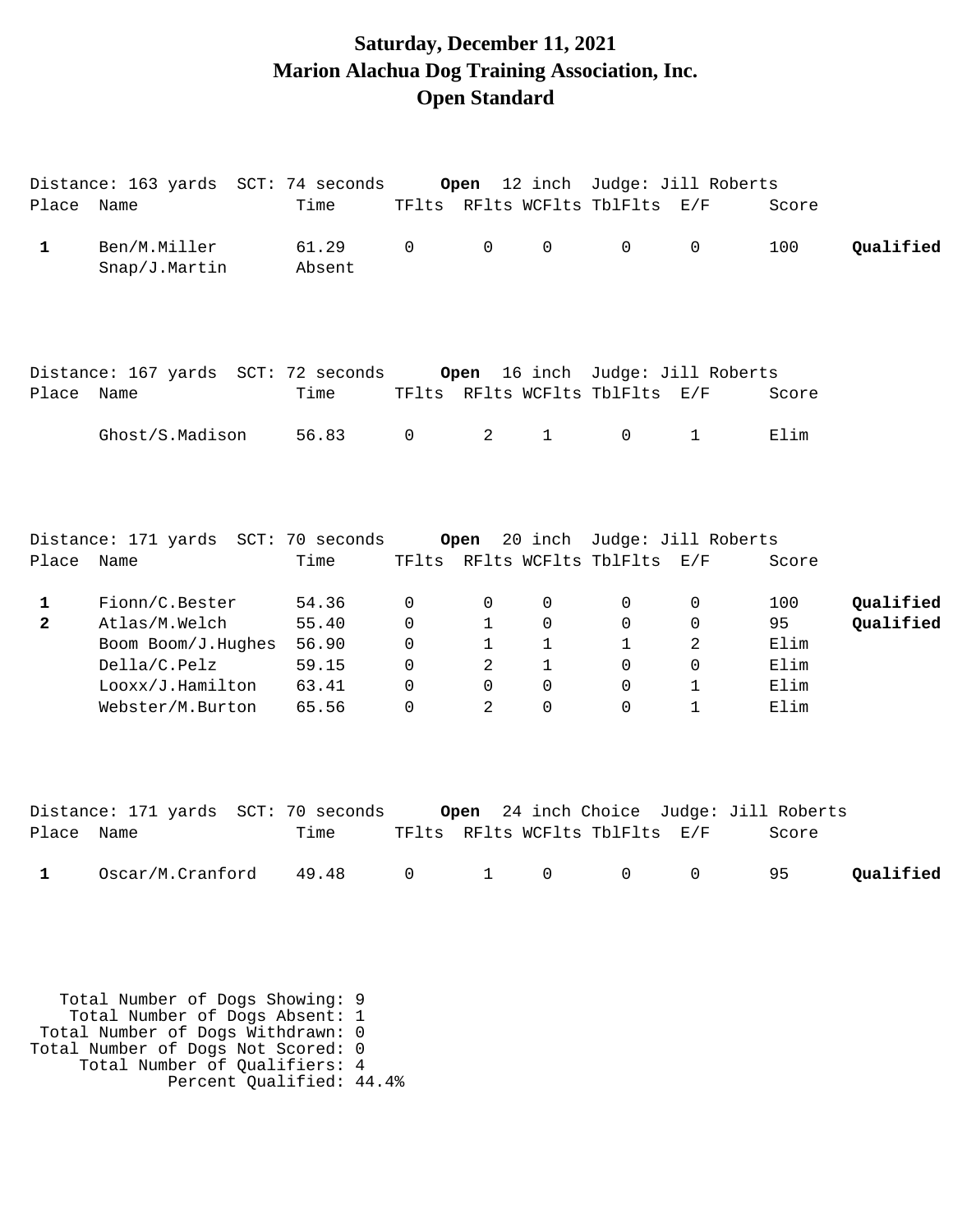| Place Name   | Distance: 163 yards SCT: 79 seconds Open Pref 8 inch Judge: Jill Roberts  | Time  |                |                   |              | TFlts RFlts WCFlts TblFlts E/F |             | Score |           |
|--------------|---------------------------------------------------------------------------|-------|----------------|-------------------|--------------|--------------------------------|-------------|-------|-----------|
| $\mathbf{1}$ | Loki/A.Brisendine 63.62 0                                                 |       |                | $\overline{O}$    | $\mathbf 0$  | $\overline{0}$                 | $\mathbf 0$ | 100   | Qualified |
| Place Name   | Distance: 171 yards SCT: 77 seconds Open Pref 20 inch Judge: Jill Roberts | Time  |                |                   |              | TFlts RFlts WCFlts TblFlts E/F |             | Score |           |
| $\mathbf{1}$ | Scorch/J.Jordan                                                           | 51.74 | $\overline{0}$ | $1 \qquad \qquad$ | $\mathsf{O}$ | $0 \qquad \qquad$              | $\mathbf 0$ | 95    | Oualified |
|              |                                                                           |       |                |                   |              |                                |             |       |           |

 Total Number of Dogs Showing: 2 Total Number of Dogs Absent: 0 Total Number of Dogs Withdrawn: 0 Total Number of Dogs Not Scored: 0 Total Number of Qualifiers: 2 Percent Qualified: 100.0%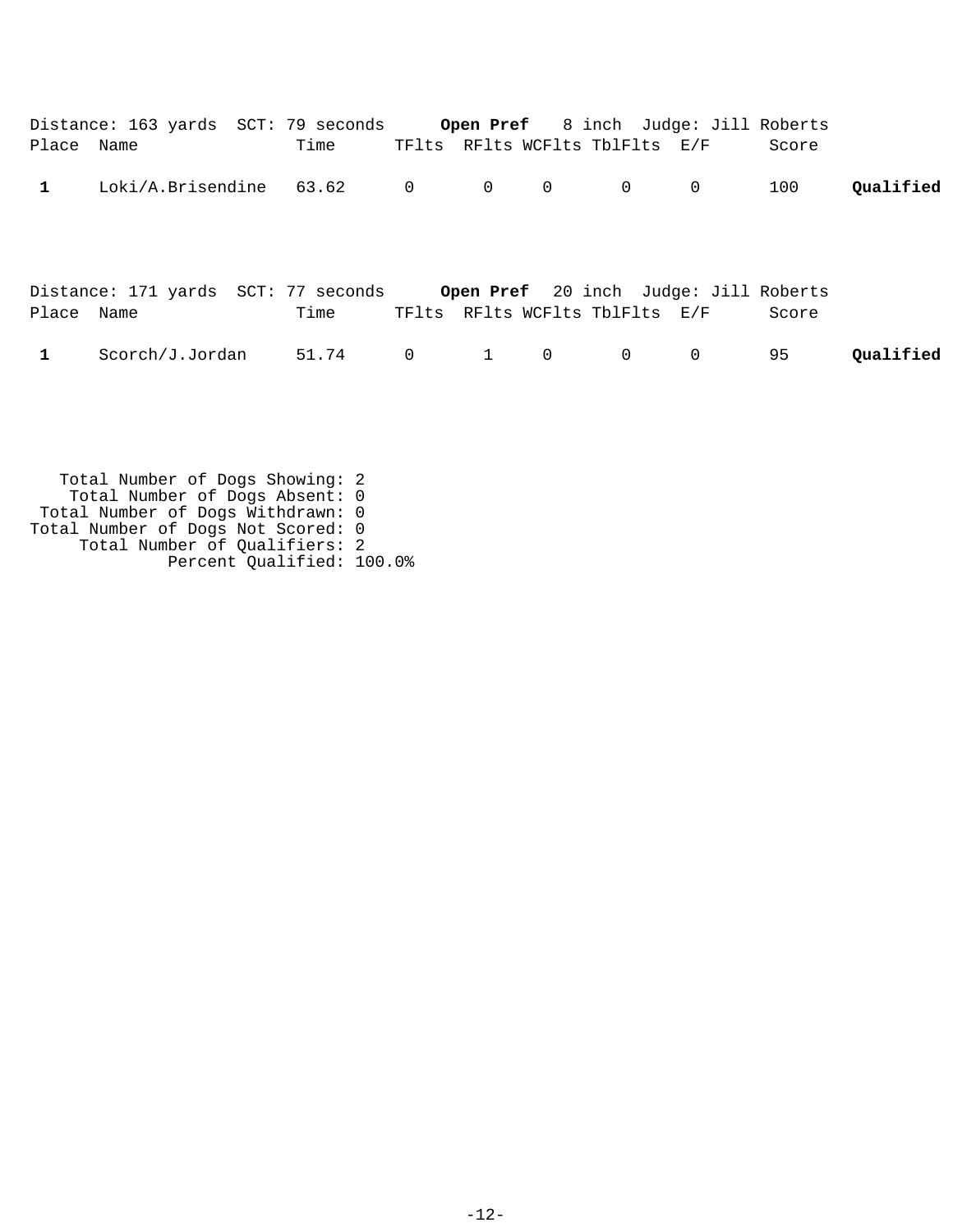## **Saturday, December 11, 2021 Marion Alachua Dog Training Association, Inc. Novice Standard**

| Place Name   | Distance: 146 yards SCT: 73 seconds Novice A 16 inch Judge: Jill Roberts                                                                                                                                   | Time            |                            | TFlts RFlts WCFlts TblFlts E/F           |                  |                          |                                 | Score                                |           |
|--------------|------------------------------------------------------------------------------------------------------------------------------------------------------------------------------------------------------------|-----------------|----------------------------|------------------------------------------|------------------|--------------------------|---------------------------------|--------------------------------------|-----------|
| $\mathbf{1}$ | Pebbles/B.Epperson 69.50 0 2                                                                                                                                                                               |                 |                            |                                          |                  | $0$ 0                    | $0 \qquad \qquad$               | 90                                   | Qualified |
|              | Total Number of Dogs Showing: 1<br>Total Number of Dogs Absent: 0<br>Total Number of Dogs Withdrawn: 0<br>Total Number of Dogs Not Scored: 0<br>Total Number of Qualifiers: 1<br>Percent Qualified: 100.0% |                 |                            |                                          |                  |                          |                                 |                                      |           |
| Place Name   | Distance: 143 yards SCT: 82 seconds Novice B 8 inch Judge: Jill Roberts<br>Piper/L.Budnick                                                                                                                 | Time<br>No Time |                            | TFlts RFlts WCFlts TblFlts E/F           | $4 \quad 1$      | $\mathsf{O}$             | $\mathbf{1}$                    | Score<br>Elim                        |           |
| Place Name   | Distance: 143 yards SCT: 77 seconds Novice B 12 inch Judge: Jill Roberts<br>Perri/S.Madison                                                                                                                | Time<br>Absent  |                            | TFlts RFlts WCFlts TblFlts E/F           |                  |                          |                                 | Score                                |           |
| Place Name   | Distance: 146 yards SCT: 73 seconds Novice B 16 inch Judge: Jill Roberts<br>Maverick/M.Daigle-W 56.64<br>Abby/B.Bates                                                                                      | Time<br>56.77   | $\mathbf 0$<br>$\mathbf 0$ | TFlts RFlts WCFlts TblFlts E/F<br>3<br>2 | 3<br>$\mathbf 0$ | $\mathbf{1}$<br>$\Omega$ | $4\overline{ }$<br>$\mathbf{1}$ | Score<br>Elim<br>Elim                |           |
|              | Distance: 149 yards SCT: 71 seconds                                                                                                                                                                        |                 |                            |                                          |                  |                          |                                 | Novice B 20 inch Judge: Jill Roberts |           |

| Place Name |             | Time  | TFlts RFlts WCFlts TblFlts E/F |  | Score                                   |      |
|------------|-------------|-------|--------------------------------|--|-----------------------------------------|------|
|            | NV/J.Hughes | 57.32 |                                |  | $0 \qquad 0 \qquad 0 \qquad 0 \qquad 1$ | Elim |